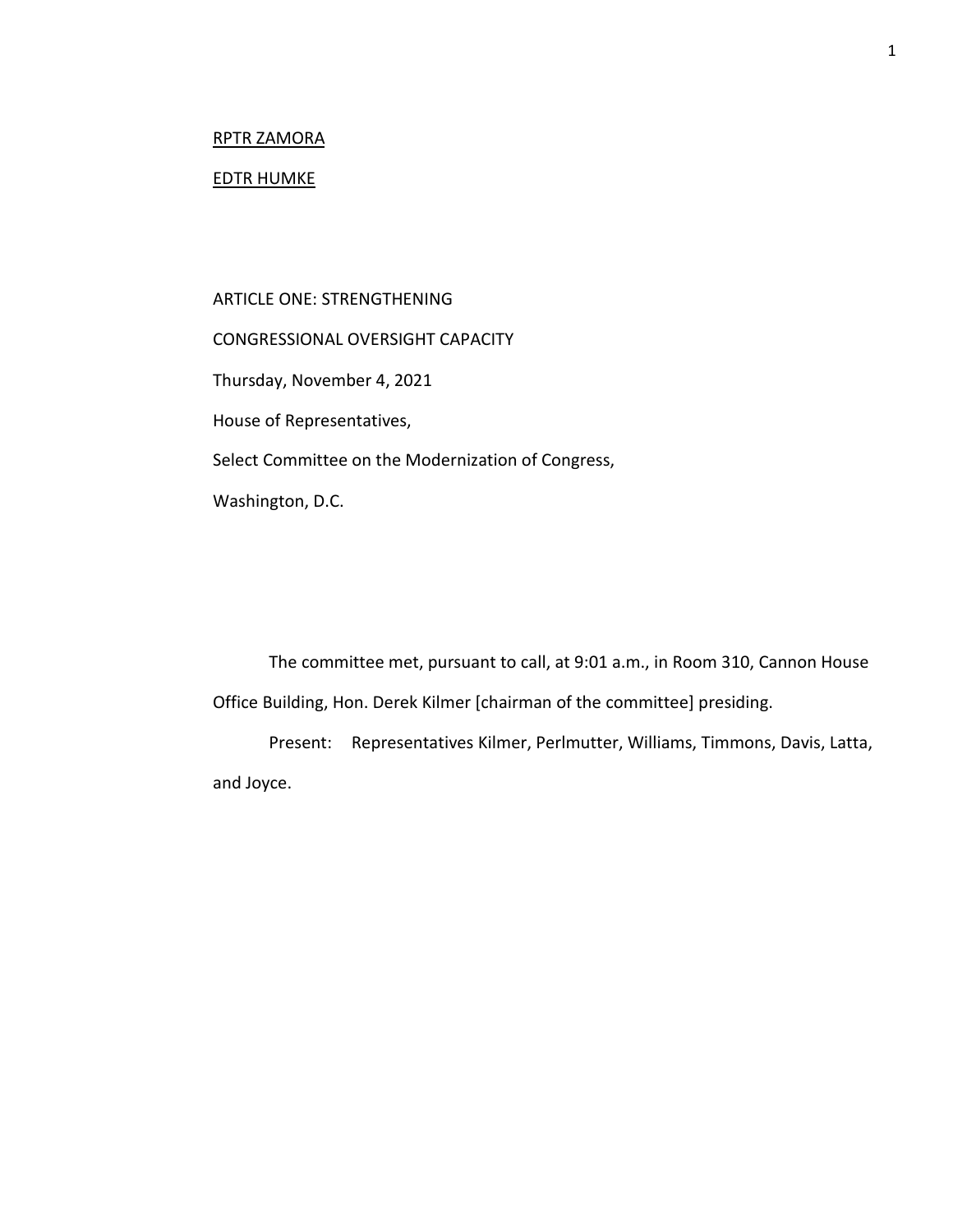The Chairman. The committee will come to order.

Without objection, the chair is authorized to declare a recess of the committee at any time. I now recognize myself for 5 minutes for an opening statement.

So Article I of the Constitution animates every aspect of this committee's work. Our hearings have focused on what steps we can take to restore Congress to its rightful place as first among coequal branches of government, and our recommendations have addressed the various problems and challenges that we have uncovered.

From day one, the committee's guiding principle has been to make Congress work better for the American people. We have sought to understand how and why Congress' ability to uphold its Article I powers have been weakened so that we can find meaningful and lasting ways to rebuild capacity and strengthen the legislative branch. Today's hearing continues this work and puts that Article I power recognized by the Supreme Court is fundamental to congressional operations in its power to conduct oversight.

Since World War II, under Presidents of both parties, executive branch has expanded tremendously in both size and scope. Between 1946 and 1997, an average of eight new agencies were created each year. And while there is no official count of all Federal agencies, one recent estimate puts the current total at 278. That is 278 agencies full of policy and budgetary experts charged with carrying out Federal law.

Executive branch expansion, along with huge increases in Federal spending, have undoubtedly intensified the need for rigorous oversight. There is no question that this boom in executive power tests the policymaking authority of Congress. The House's 21 standing committees and the Senate's 24 do an amazing job, but monitoring the work of every agency is a monumental task, and this task is made more difficult when the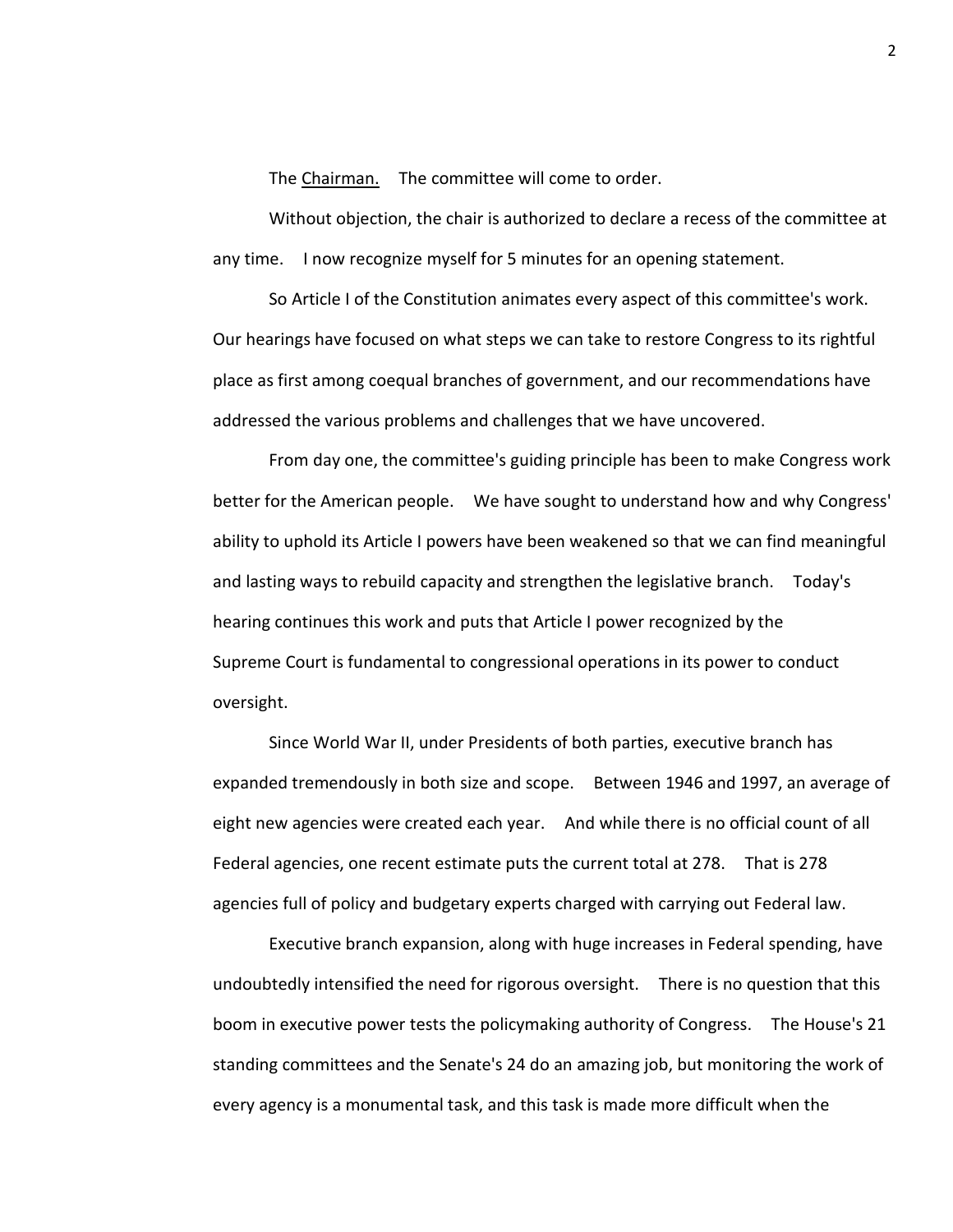executive branch slow walks or denies congressional requests for information that Congress is constitutionally entitled to obtain.

There is nothing inherently partisan about oversight. Timely access to the information that Congress needs to fulfill its constitutional obligations is in the interest of both parties. I know our witnesses today have some recommendations for fast tracking requests, and I look forward to that discussion.

The oversight process is not just about holding the executive branch accountable, it is about how Congress comes to understand policy successes and failures. In order to legislate smarter on behalf of the American people, Congress needs to know whether the policies and programs it authorizes and funds are working as intended.

Oversight provides members with the information and agency-level feedback they need to make sound legislative and fiscal decisions. The experts joining us today have a lot to say about what Congress can do to strengthen its oversight capacity, and I am looking forward to hearing their ideas and recommendations.

The committee will once again make use of a roundtable format to encourage thoughtful discussion and the civil exchange of ideas and opinion, so we are ready. In accordance with clause 2(j) of House Rule XI, we will allow up to 30 minutes of extended questioning per witness. And without objection, time will not be strictly segregated between the witnesses, which will allow for extended back-and-forth exchanges between members and the witnesses. Right?

Vice Chair Timmons and I will manage the time to ensure that every member has equal opportunity to participate. Any member who wishes to speak should signal their request to me or Vice Chair Timmons. Additionally, members who wish to claim their individual 5 minutes to question each witness pursuant to clause 2(j)2 of Rule XI will be permitted to do so following the period of extended questioning.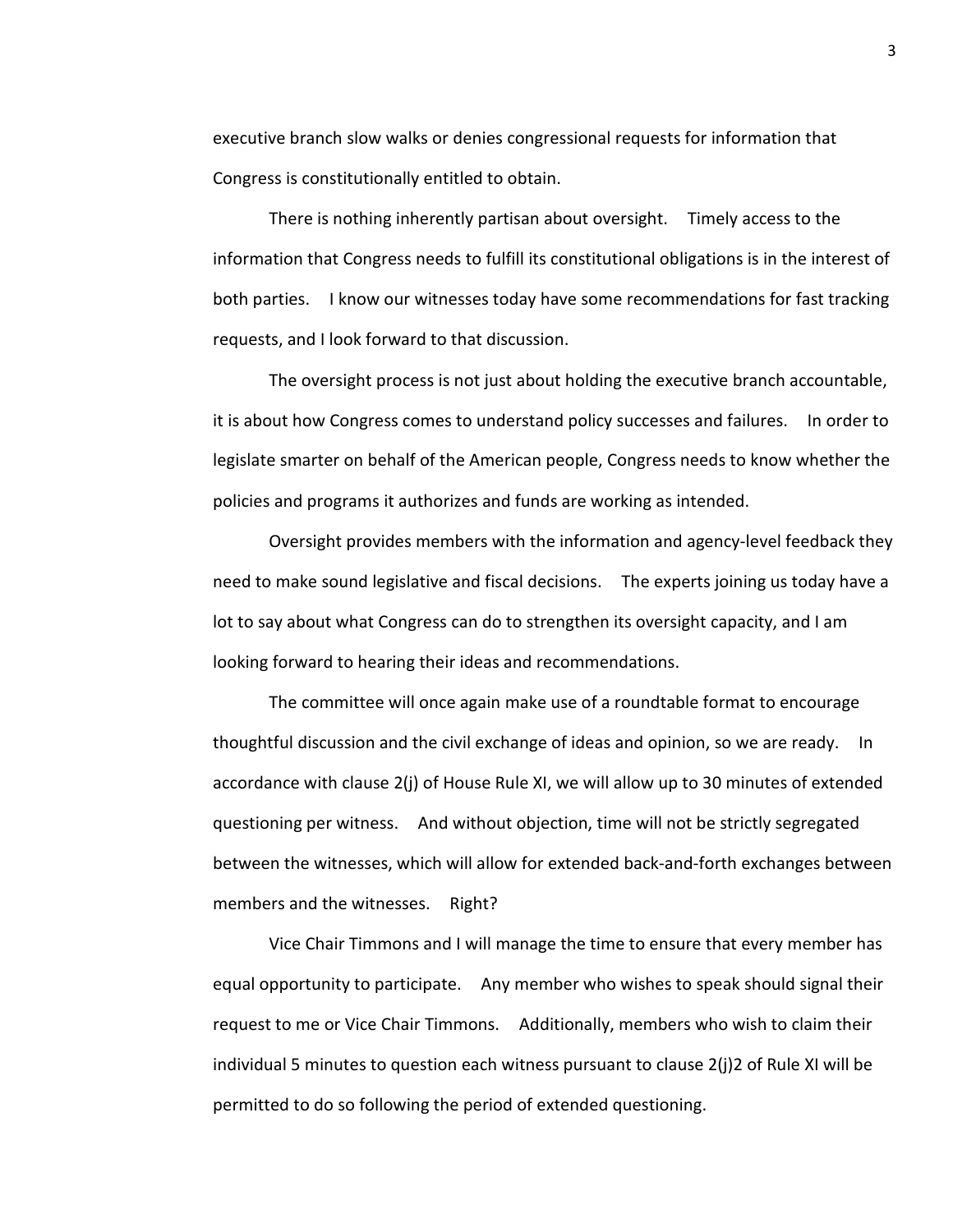All right. I would like to now invite Vice Chair Timmons to share some opening remarks.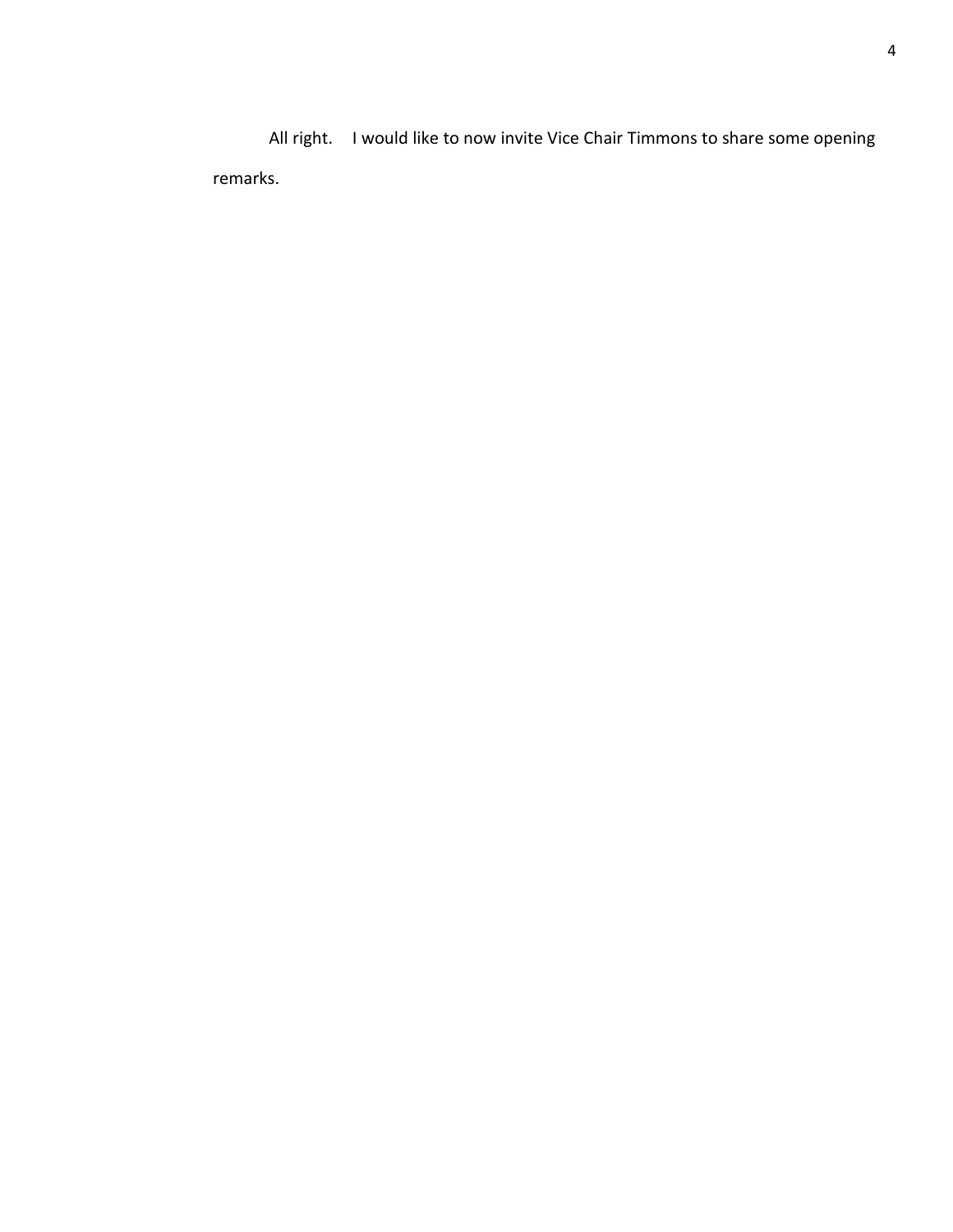[The statement of The Chairman follows:]

\*\*\*\*\*\*\*\* COMMITTEE INSERT \*\*\*\*\*\*\*\*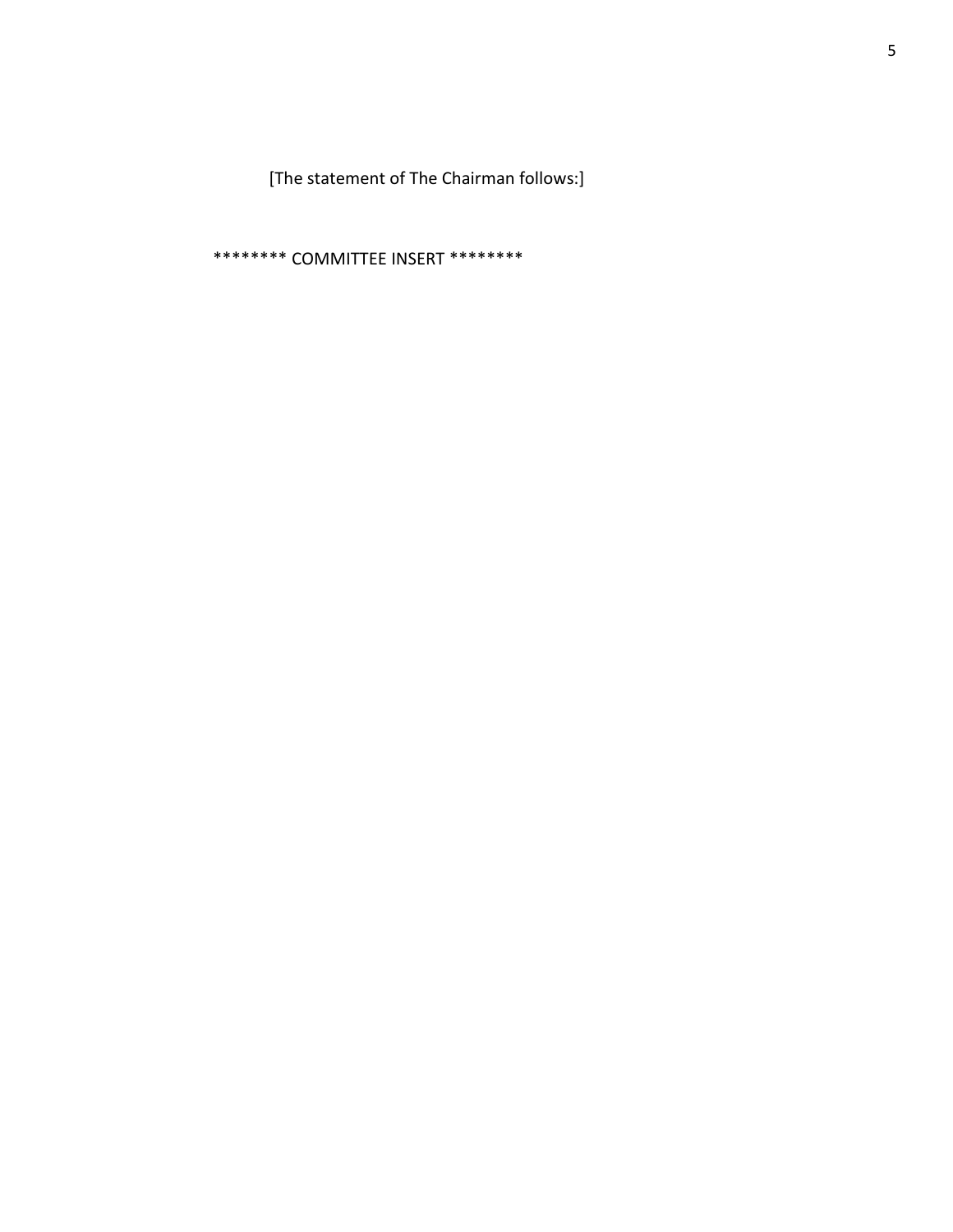Mr. Timmons. Good morning. Thank you all for taking the time to come be with us here today. I think this is an extremely important issue. Really, in the last 20 years, we have seen a hyper partisanship, and it is -- we have talked a lot about it in terms of civility, because I do think that depending on what party is in the White House, what party is in the Congress, Oversight Committee becomes just a huge bomb-throwing committee and they are really not doing their job.

I am going to go ahead and tell you that if in the next decade, the one party is in the Congress and the other party is in the White House, they are probably not going to be legitimately doing the things that they ought to be doing. And so the question then becomes what do we need to do to make changes to actually reinstitute the purpose of the role of Congress as it relates to oversight, as the chairman just said, both learning and holding them accountable. So part of that is civility, I think, and we have talked a lot about that, but I think you will have a lot of additional information that we can learn from on the subject and I am looking forward to hearing more about it.

But I am going to go ahead and throw out one thing. I had a meeting yesterday with somebody that started his career on the Hill in 1974, and it was very interesting. He was on the Appropriations Committee for a while, and he proposed the idea of not even having an Oversight Committee because every -- any committee has an Oversight Subcommittee, and that was an interesting thing that I had never thought of before.

So we are going to have a lot of interesting ideas that we are going to be talking about. I just wanted to throw that one out early. But I look forward to your testimony, and with that, Mr. Chairman, I yield back.

[The statement of Mr. Timmons follows:]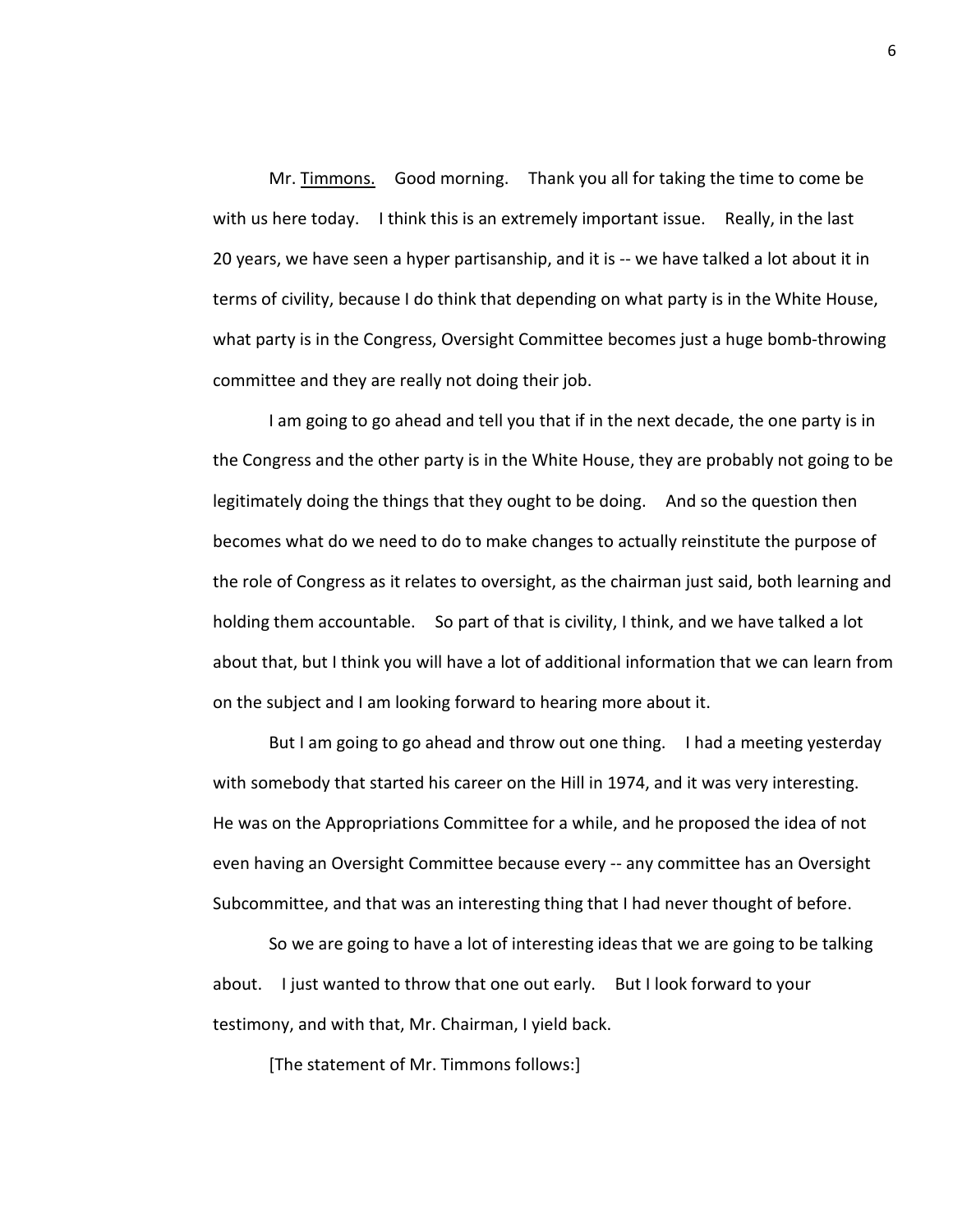\*\*\*\*\*\*\*\* COMMITTEE INSERT \*\*\*\*\*\*\*\*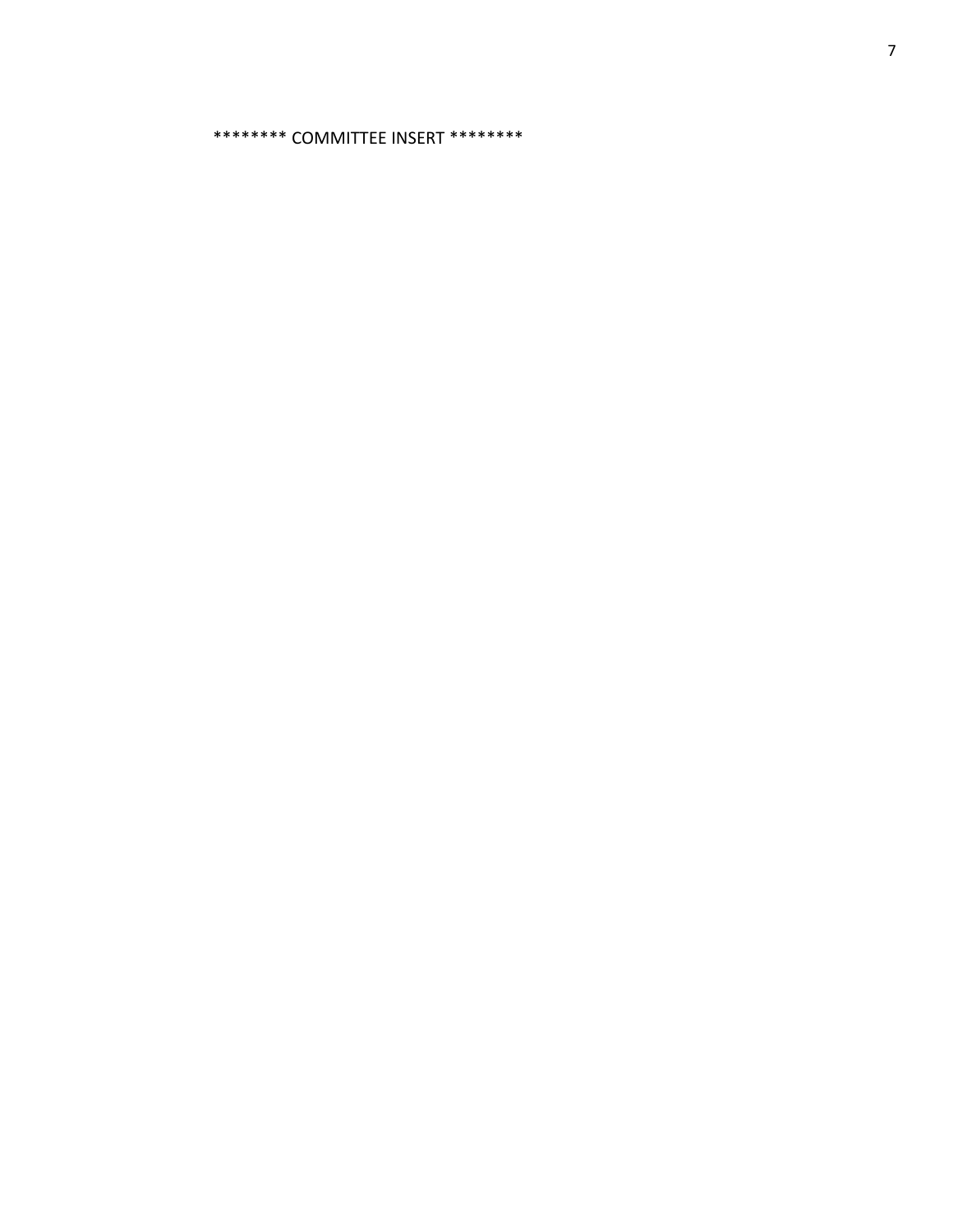The Chairman. Thank you.

I am honored to welcome our three witnesses joining us this morning. Witnesses are reminded that your written statements will be made part of the record.

Our first witness is Josh Chafetz. Dr. Chafetz is a professor at Georgetown University Law School. Prior to his current position, he spent 12 years on the faculty at Cornell Law School. His research interests include constitutional law, American and British constitutional history, legislation and legislative procedure, and the intersection of law and politics. His recent book, "Congress' Constitution: Legislative Authority and Separation of Powers," explores how Congress uses the various tools at its disposal during conflicts with other branches of government.

Dr. Chafetz, you are now recognized for 5 minutes.

**STATEMENTS OF JOSH CHAFETZ, J.D./PH.D., PROFESSOR, GEORGETOWN UNIVERSITY LAW SCHOOL; ELISE BEAN, J.D., WASHINGTON DIRECTOR, THE LEVIN CENTER, WAYNE STATE UNIVERSITY LAW SCHOOL; AND ANNE TINDALL, J.D., COUNSEL, PROTECT DEMOCRACY**

### **STATEMENT OF JOSH CHAFETZ**

Mr. Chafetz. Thank you very much. Chairman Kilmer, Vice Chairman Timmons, and members of the committee, thank you for the opportunity to testify today regarding the vitally important topic of congressional oversight. Although not explicitly mentioned in the text of the Constitution itself, oversight has been understood from the earliest days to be not only a constitutional power but a constitutional duty of the Houses of Congress.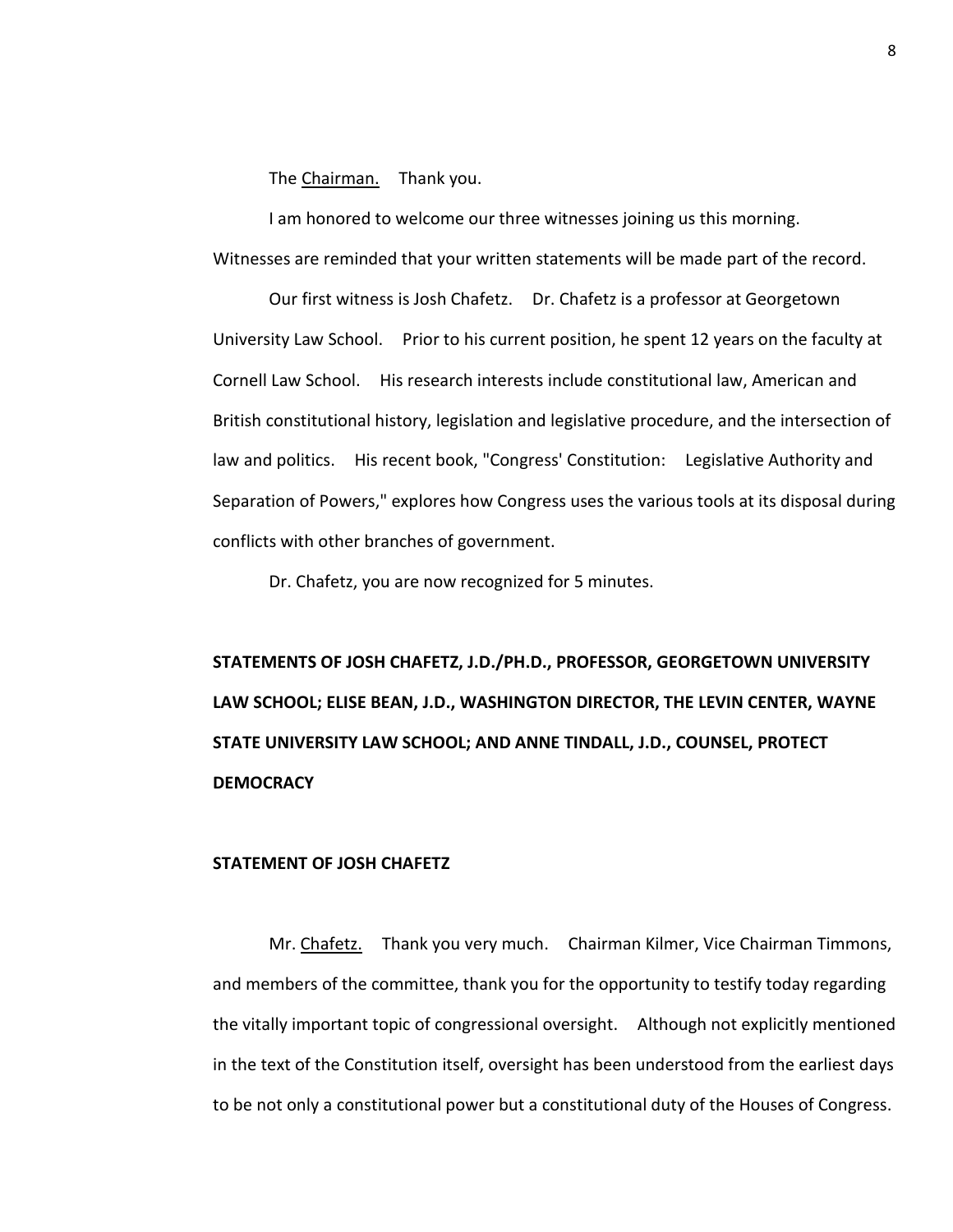Following the 18th century British House of Commons, members of the founding generation described Congress and especially the House of Representatives as the grand inquest of the Nation with a special duty to, in Founding Father James Wilson's words, "diligently inquire into grievances arising from both men and things."

This duty was exercised from the earliest days with the House conducting a major investigation in 1792 into the defeat of an Army force under General Arthur St. Clair by a confederation of Native American tribes at the Battle of the Wabash, an investigation that resulted in the passage of corrective legislation.

Oversight power became increasingly important, as the chairman noted, with the growth of the administrative state, beginning really in the late 19th century and accelerating into the first half of the 20th century. And Congress recognized this in various ways, including in the 1946 Legislative Reorganization Act's mandate that standing committees exercise continuous watchfulness of the agencies within their jurisdiction, the creation of the House Oversight Committee and Senate Permanent Subcommittee on Investigations, and the growth and professionalization of member and committee staff and the congressional support agencies. It was also during this period that the Supreme Court issued its most important opinion blessing a broad power of congressional oversight in McGrain v Daugherty.

The recent years have seen congressional demands for information repeatedly stymied by the George W. Bush, Barack Obama, and especially Donald Trump administrations, and that experience has pointed to the limits of the methods that the congressional chambers have been using to enforce their demands for information.

In particular, the last decade and a half have made clear that Congress cannot and should not make itself reliant on the courts to help it get information out of an unwilling executive. When it comes to the criminal contempt mechanism, administrations have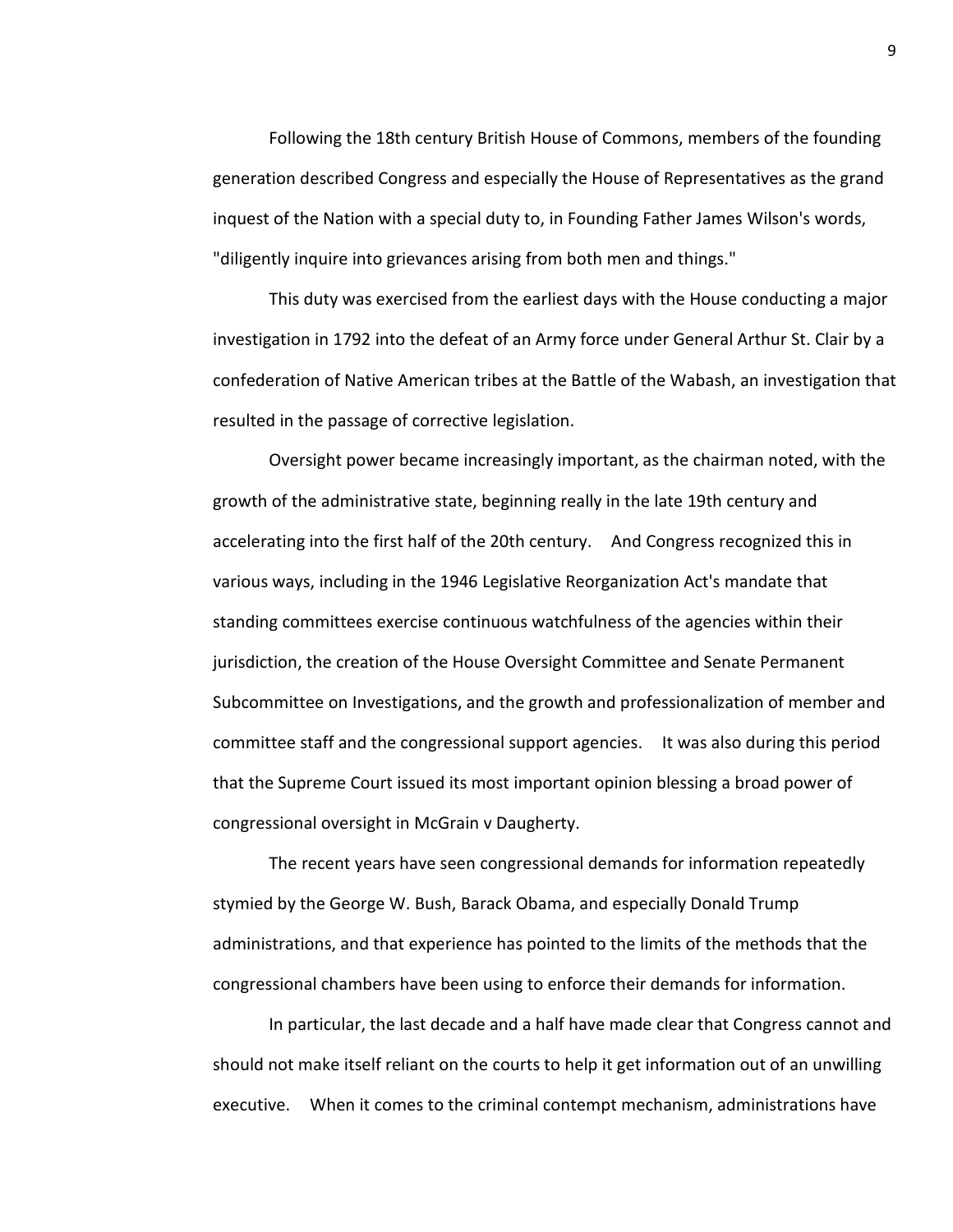repeatedly declined to prosecute their own officials. And when the House has filed civil suits to secure testimony or documents, those suits have taken so long to resolve that even when the chamber nominally wins the information gets produced far too late to help that Congress oversee that administration.

Conflicts from the George W. Bush administration were not settled until President Obama was in office; conflicts from the Obama administration weren't settled until President Trump was in office; and a number of the conflicts from the Trump administration remain pending before the courts today.

In essence, simply by bringing a dispute to court, a congressional chamber is effectively giving up on forcing information from the executive on a useful timeframe. Fortunately, Congress does have other tools at its disposal for forcing information from the executive branch.

And I would like to suggest that the chambers would be well advised to think about how the power of the purse can be used in the service of oversight. Money can only be dispersed from the Treasury pursuant to statute, and every part of the executive needs money to function. This gives Congress significant leverage that it can use to pressure the executive to cooperate with information demands.

The simplest and in some sense crudest version of this is purely retrospective: If an administration stonewalls an information demand, then Congress makes it pay in the next appropriations cycle, perhaps by slashing funds for a misbehaving agency or even zeroing out the salary of a contumacious official. One can then take this sort of simple case and begin to add complexities to make it somewhat less crude.

So, for example, consider a change to House rules that would create a point of order against any appropriation to pay the salary of anyone who had been held in contempt by the House and hadn't purged that contempt. Now, of course, the point of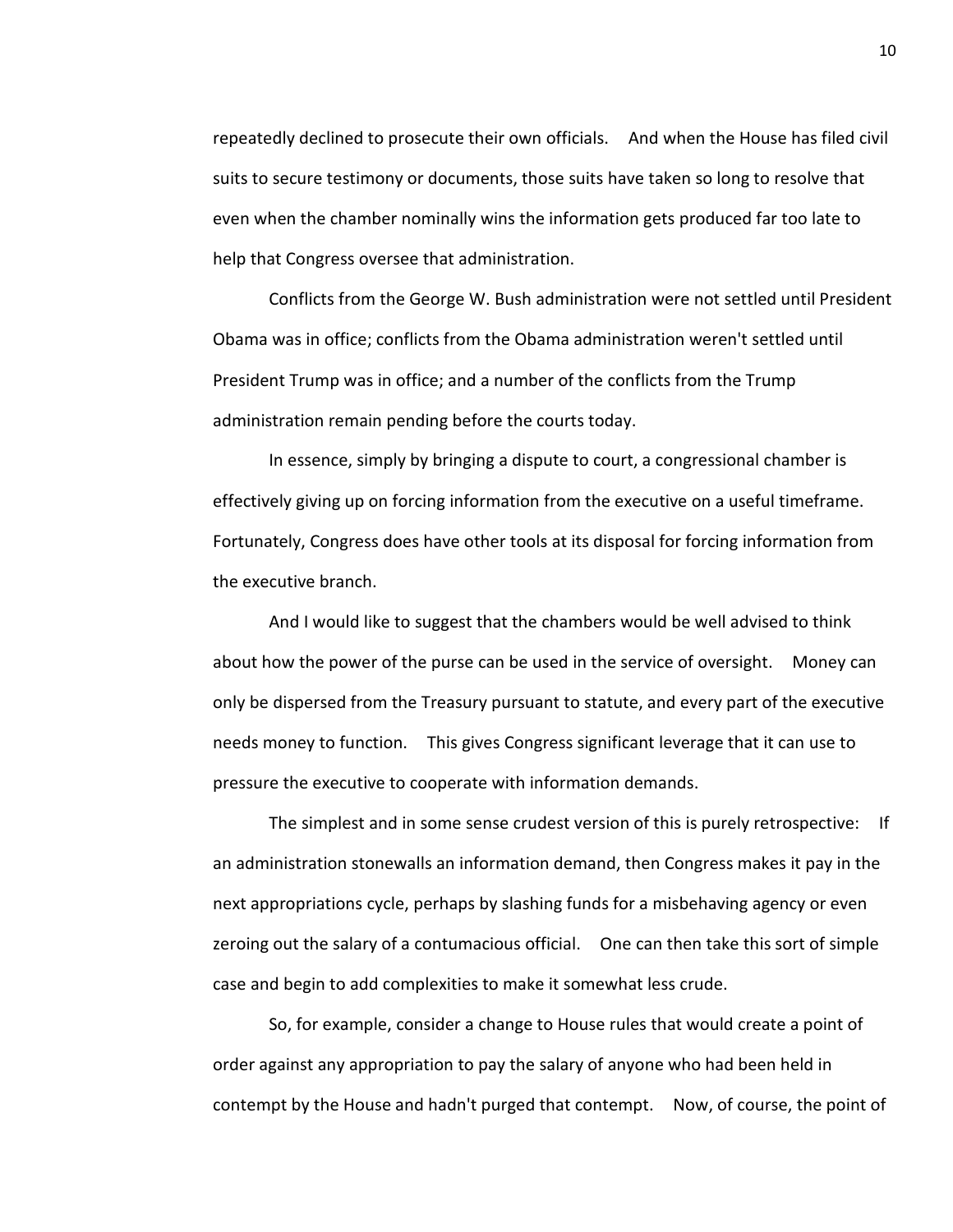order could be waived, but it would change the baseline, right. A simple application of the rules would withhold the official's salary, and anyone wanting to pay it would have to take an affirmative vote to do so and explain that.

But consider the use of oversight riders: Certain appropriations could be paired with riders requiring the provision of information to Congress on a timely schedule. This was used to some extent in the CARES Act a couple years ago. Failure to provide that information could automatically trigger cuts either to the underlying appropriation itself or to the salaries of the noncompliant firms.

And such riders could make use of non-severability clauses, so that if OLC were to declare, as it has done on a number of occasions, that the rider was unconstitutional, that would lead to the loss of the underlying appropriation as well that is putting some pressure on OLC to be more restrained in making those sorts of determinations.

Those suggestions I have just made rely on the threat of withholding funds to secure cooperation with oversight, and I do think that is a very potent threat. But I also want to suggest one way that Congress might spend money to better facilitate oversight and that is by engaging in capacity building.

As this committee well knows, staff number, staff tenure, staff pay, and staff training are all in need of more resources. This is true at both the member and committee level and even more so in the case of the support agencies like GAO, CBO, and CRS. This committee has already recommended increases in funding for congressional capacity, and the fiscal year 2022 leg branch appropriations bill passed by the House is a good start, but more could certainly be done on that front as well.

Oversight is one of Congress' most important functions, and it is under threat and has been for several decades now. Creative thinking about methods of enforcing information demands is sorely needed, and I submit to this committee that the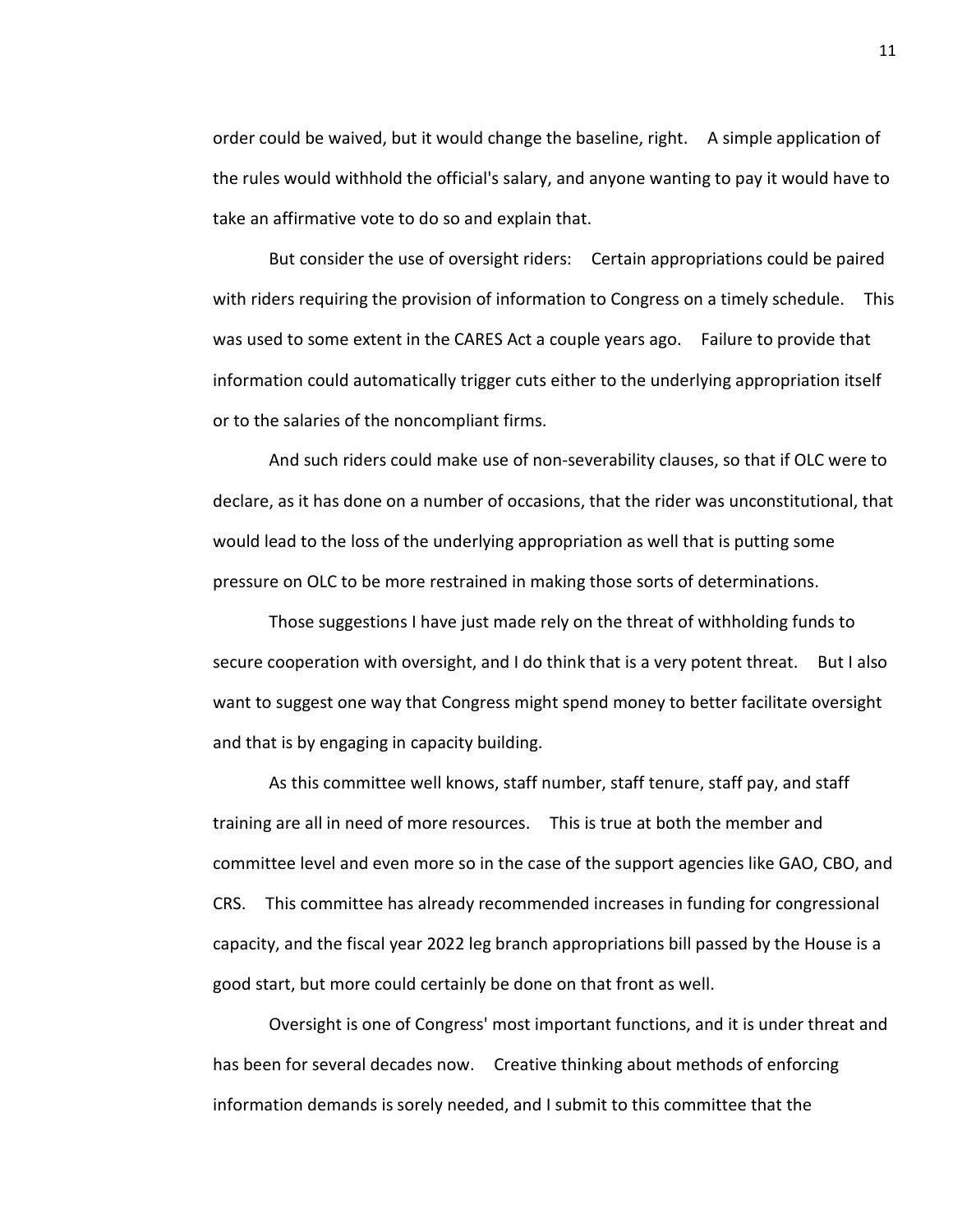appropriations process has the potential to offer some serious solutions. Thank you very much.

[The statement of Mr. Chafetz follows:]

\*\*\*\*\*\*\*\* COMMITTEE INSERT \*\*\*\*\*\*\*\*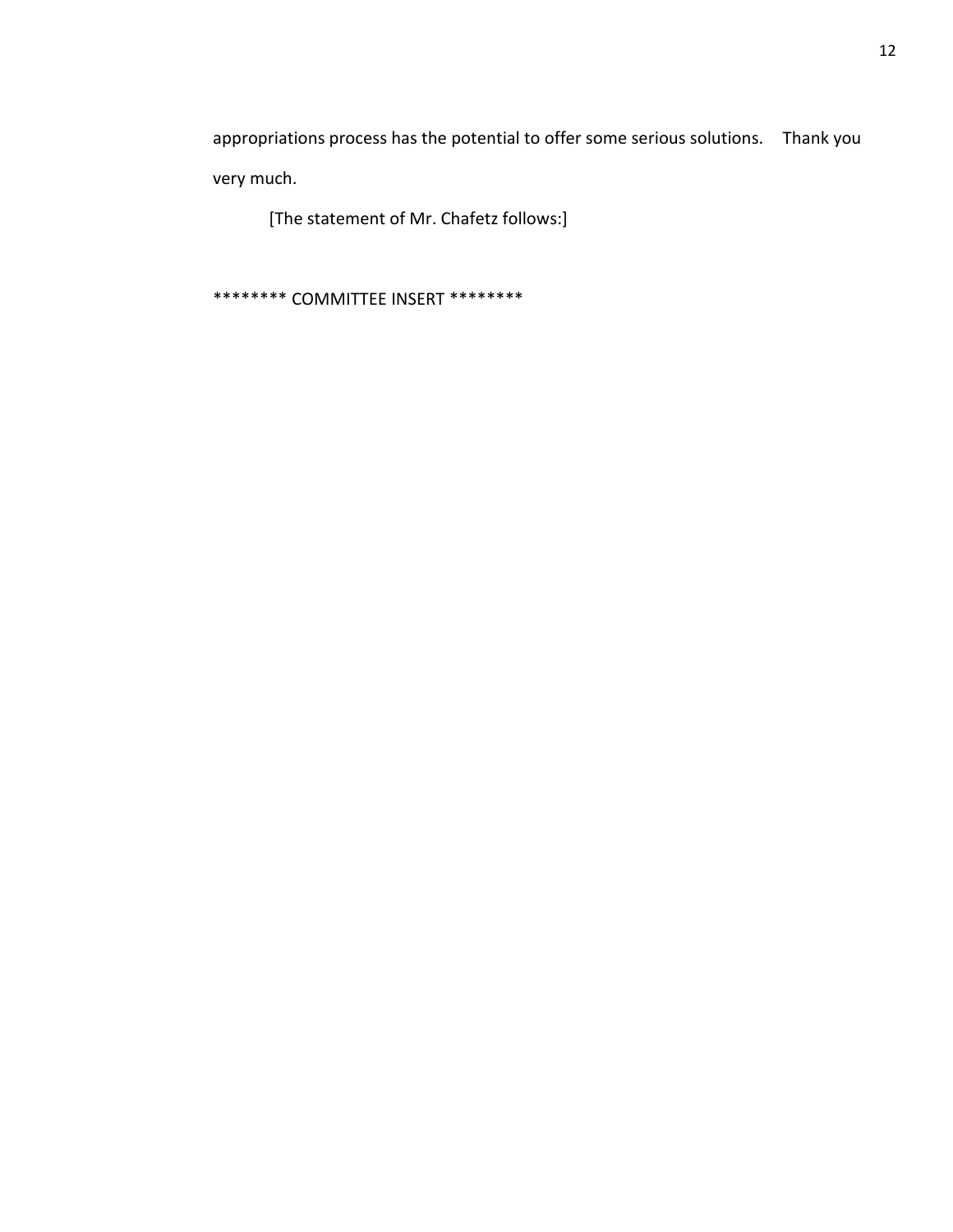The Chairman. Thanks, Dr. Chafetz.

Our next witness is Elise Bean. Ms. Bean is the Washington Director of the Levin Center at Wayne State University Law School. From 1985 to 2014, she worked for Senator Carl Levin, including 15 years at the Senate Permanent Subcommittee on Investigations.

Ms. Bean was appointed PSI staff director and chief counsel in 2003 where she handled the wide range of investigations hearings and legislation. In 2014, after Senator Levin retired and the Levin Center at Wayne Law was established in his honor, she joined the center to work on strengthening legislative capabilities at the Federal, State, local, and international levels to conduct investigations and oversight.

Ms. Bean, welcome back. You are now recognized for 5 minutes.

## **STATEMENT OF ELISE BEAN**

Ms. Bean. Thank you so much. Seems to be all right now. How about that? Okay. I think I am all right. All right. So we will get further away.

Well, thank you so much for this opportunity to talk about strengthening Congress' Article I powers to do oversight. As people have mentioned, oversight is key to enacting the constitutional system of checks and balances, and it is key to getting the information that Congress needs to do its job.

My prepared statement has a whole menu of things that could be done large and small to try to strengthen congressional oversight authority, procedures, staffing, but I would like to concentrate on just one particular recommendation that has to do with the ability of Congress to issue legal opinions on oversight issues.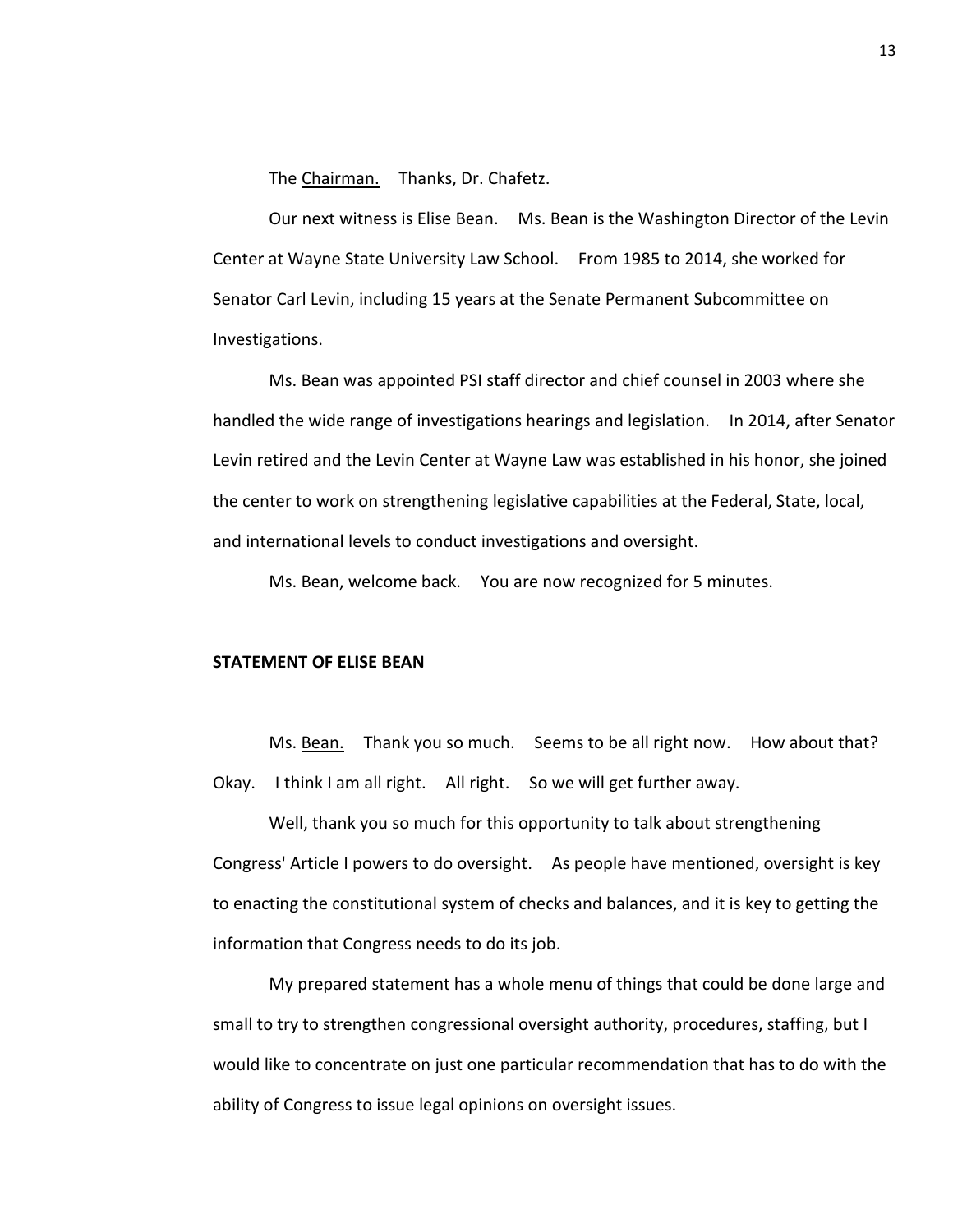As we know, for decades, the executive branch has been able to issue legal opinions through the Department of Justice Office of Legal Counsel, and they have issued a whole bunch of them on oversight issues. For example, they have said that presidential aides are absolutely immune to congressional subpoenas.

I don't know of anyone in Congress who agrees with that, and the few courts that have looked at that issue haven't agreed that such an immunity exists either; and yet, Presidents on both sides of the aisle have taken that position and continue to take that position. Congress has no ability to issue its own legal opinion as a whole as an institution explaining why such immunity should not exist. We don't have that mechanism right now.

In the last Congress, this committee recognized that weakness and said that Congress needs to strengthen its hand in court. And I know that the committee is considering this Congress to send a letter to the GAO asking them to do a study, but how exactly would you do this? How would you set up an office that allows Congress as a whole to issue legal opinions? Should they be done by the House and the Senate separately? Should there be bicameral opinions?

I think they would not be worthwhile unless they were bipartisan and they contained careful legal analysis. How would you staff that office? How would they draft those opinions? How would they finalize and approve those opinions? Those are all difficult questions but they can be worked out.

Some people think, well, you are never going to have the two sides agree on anything, much less the two Houses, and yet, I would submit that there are a lot of areas where consensus is possible, one being obviously that presidential aides are not absolutely immune to congressional subpoenas and don't even have to appear at a congressional hearing when called.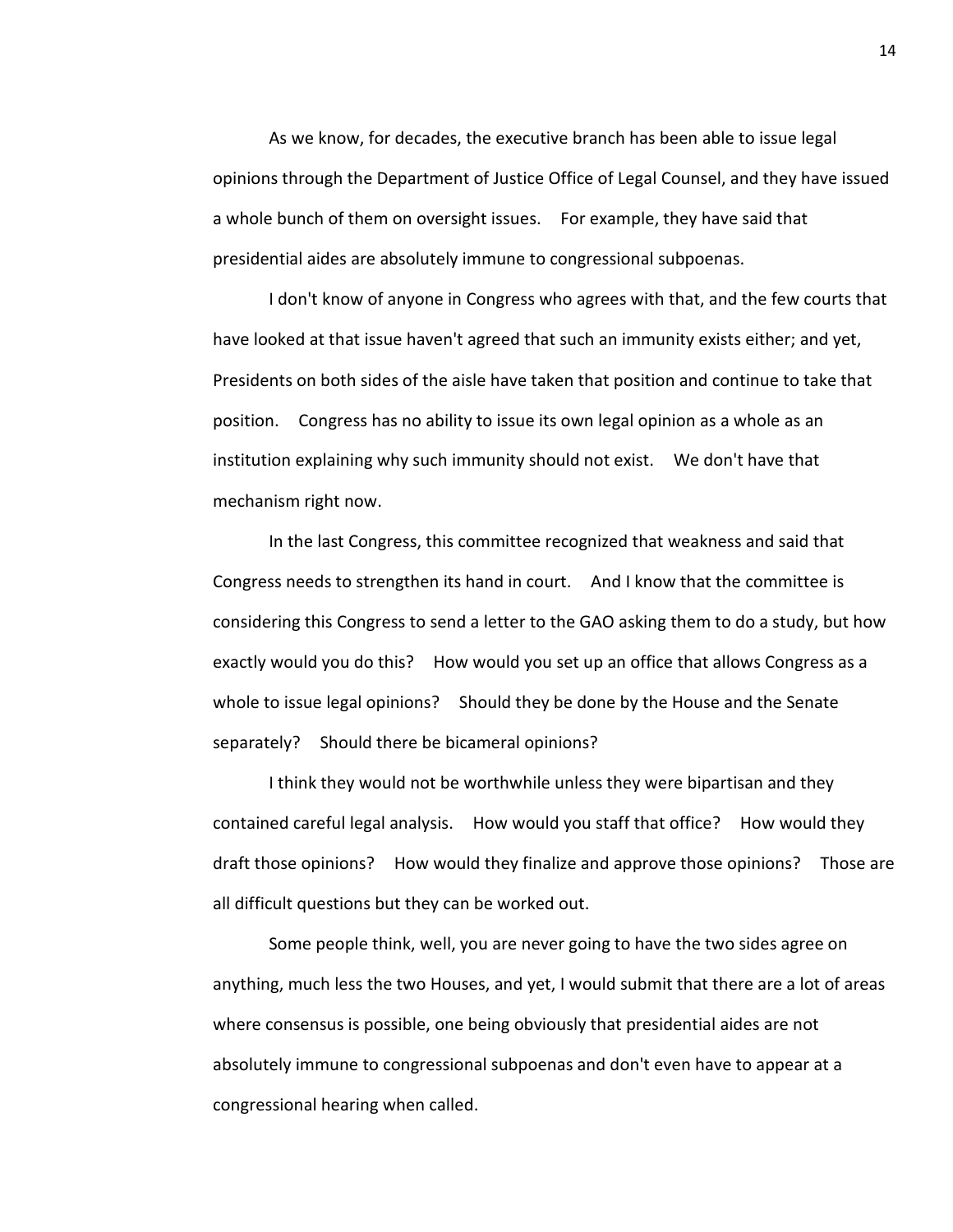Executive privilege might be another area, requiring the President, if he wants to withhold documents, has to have a list of those, a privilege log that has to be given to the committee that has asked for the information.

Another area, minority requests. Right now, there is an opinion that is within the Office of Legal Counsel that says if a ranking member of a committee requests information, the agencies can simply ignore it. I think both sides of the aisle would agree that minority members, ranking members of committees, aren't going to be able to get information as well. So there are a lot of areas where bipartisan, bicameral agreement is possible if we set up a procedure, an office, mechanism to get those issued, and we haven't done that right now.

I would like to also offer just one other thought from the menu of possible options, and that is enforcing -- getting better civil enforcement of congressional subpoenas in court. Josh is absolutely right that it has been very difficult over the last few years, processes almost broken down, and there are a lot of things that Congress could do to improve it.

There is a bill that has been introduced, the Protect Our Democracy Act, title 4, that actually had some bipartisan language that has been worked out. I think it is pretty good language, and I would encourage this committee to take a look at it -- it was developed with Congressman Issa, among others, so it is bipartisan -- and to think about endorsing that approach in that bill to title 4.

So thank you very much for your attention, and I am available to answer your questions.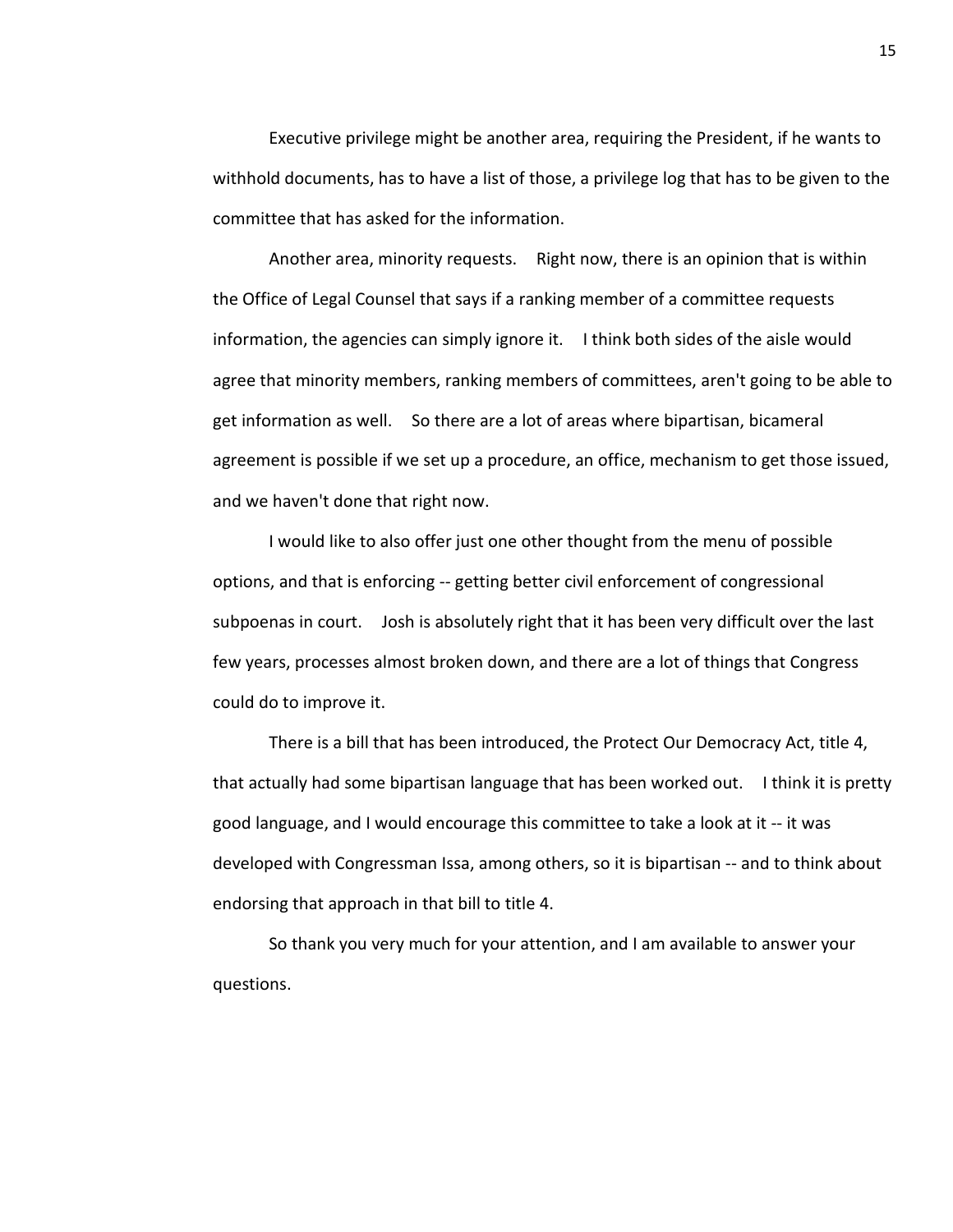[The statement of Ms. Bean follows:]

\*\*\*\*\*\*\*\* COMMITTEE INSERT \*\*\*\*\*\*\*\*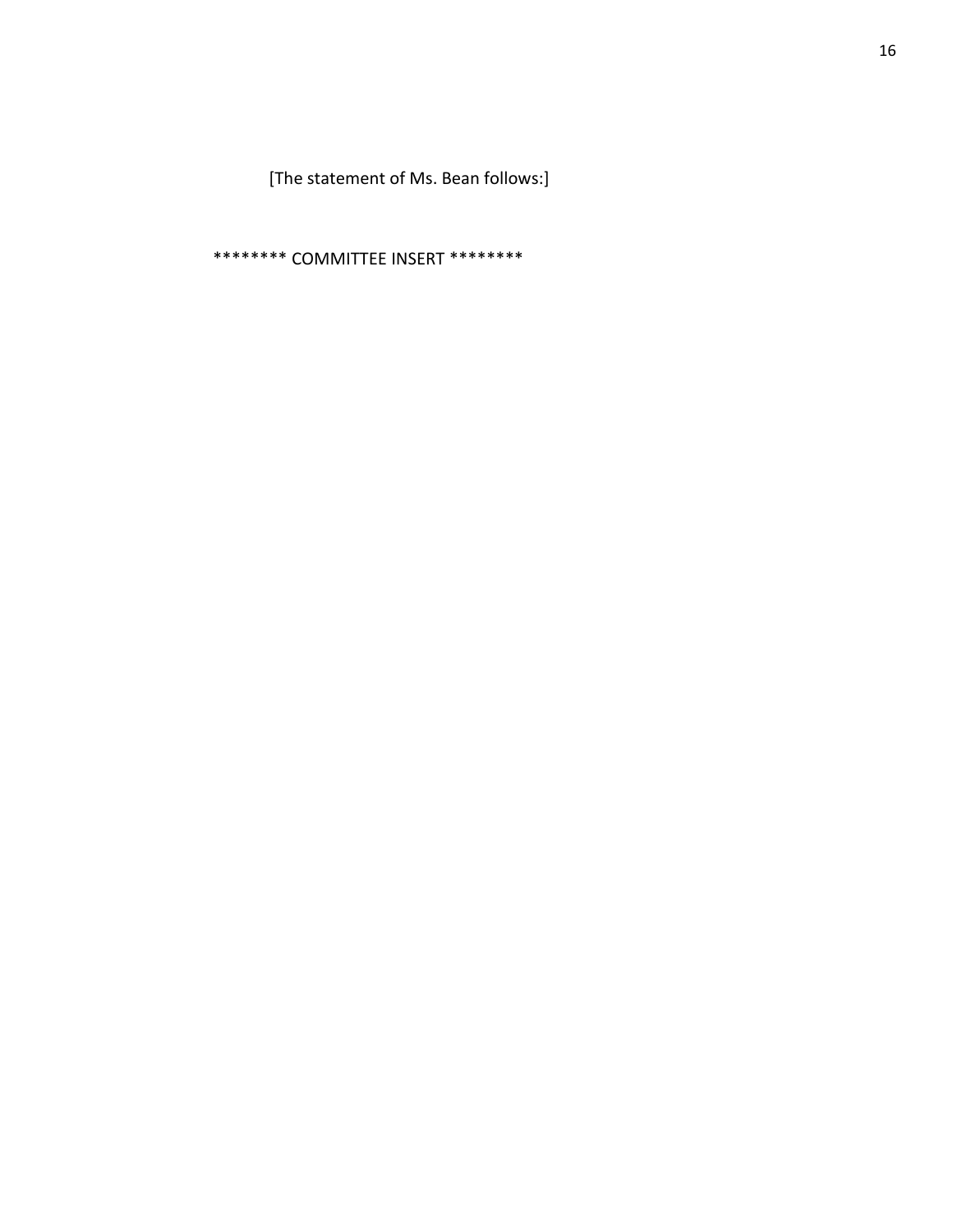The Chairman. Thank you, Ms. Bean.

And our final witness is Anne Tindall. Ms. Tindall is counsel at Protect Democracy where she leads a team to secure accountability for abuses of power and counter antidemocratic activity at the Federal and State level. Prior to joining Protect Democracy, she served as assistant general counsel for litigation and oversight at the Consumer Financial Protection Bureau. She has also served as counsel to the House Committee on Energy and Commerce.

Ms. Tindall, you are now recognized for 5 minutes.

### **STATEMENT OF ANNE TINDALL**

Ms. Tindall. Chairman Kilmer, Vice Chairman Timmons, members of the select committee, thank you for the opportunity to testify at this timely hearing.

At Protect Democracy we work to prevent and respond to threats to our democratic system for those acutely concerned with presenting abuses of executive power and reinvigorating Congress' ability to function as an effective check on the President, which requires being able to compel compliance with this demand for information.

Today I will address two opportunities for strengthening congressional oversight capacity. This morning, my written testimony goes to many more. First, modernizing Congress' subpoena compliance tools, and, second, ensuring access to sensitive information by congressional staff.

There are three ways in which Congress can force the executive branch to comply with its oversight demands: Civil contempt litigation in the courts, inherent contempt,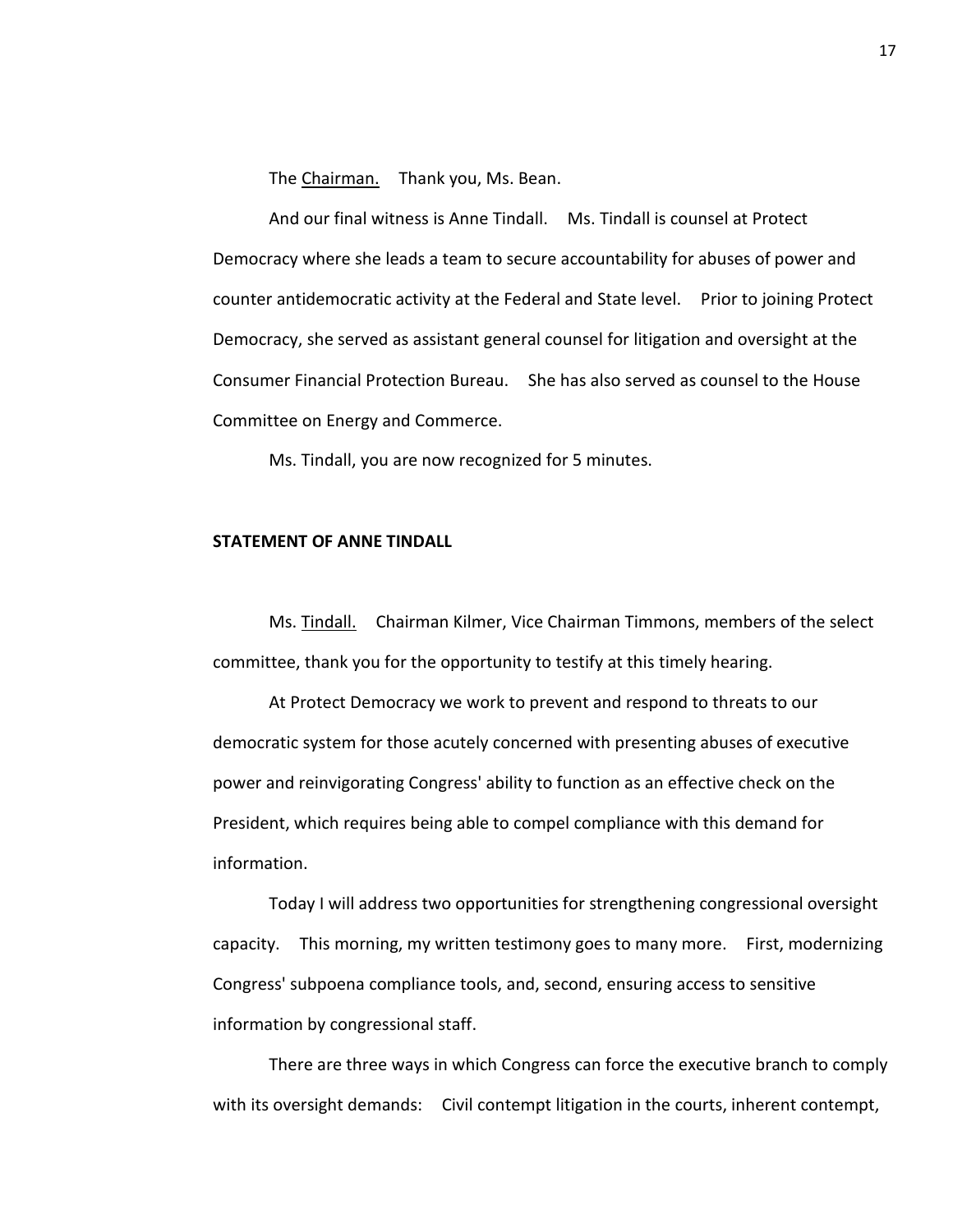and the criminal contempt of Congress statute. I want to highlight the first two of these for you this morning.

For most of the century, Congress has primarily sought subpoena compliance from the executive branch through civil litigation, but as the previous two witnesses highlighted, that path has failed to meet Congress' oversight needs. Oversight requests issued in one presidential administration often span several administrations and certainly span several Congresses.

As Elise Bean referenced, the Protect our Democracy Act, of which several members of this select committee are cosponsors, seeks to address this deficiency by expediting judicial consideration of congressional subpoenas and creating a cause of action for their enforcement to eliminate jurisdictional disputes that slow courts down.

The expedited procedure would have civil contempt suits heard by a three-judge panel convened at Congress' request and reviewable only by direct appeal to the Supreme Court. Protect Democracy urges enactment of these measures.

If there is one thing you take from my testimony today, I hope it is that PODA is necessary -- PODA, Protecting Our Democracy Act -- is necessary but not sufficient to address Congress' oversight needs. Civil litigation, no matter how expedited, often will be too slow for consideration of sensitive and voluminous information requests, and it hands decision-making authority to the courts, which have never given Congress an unequivocal win at disputes with the executive branch.

By all means, send PODA to the President's desk, but you can't stop there. The executive branch has learned that it can slow walk response to oversight demands and watch the courts run out the clock. Congress must get the executive branch back to the negotiating table, and the best way to do this is by invoking inherent contempt powers.

This used to mean sending the Sergeant at Arms to arrest and imprison holders of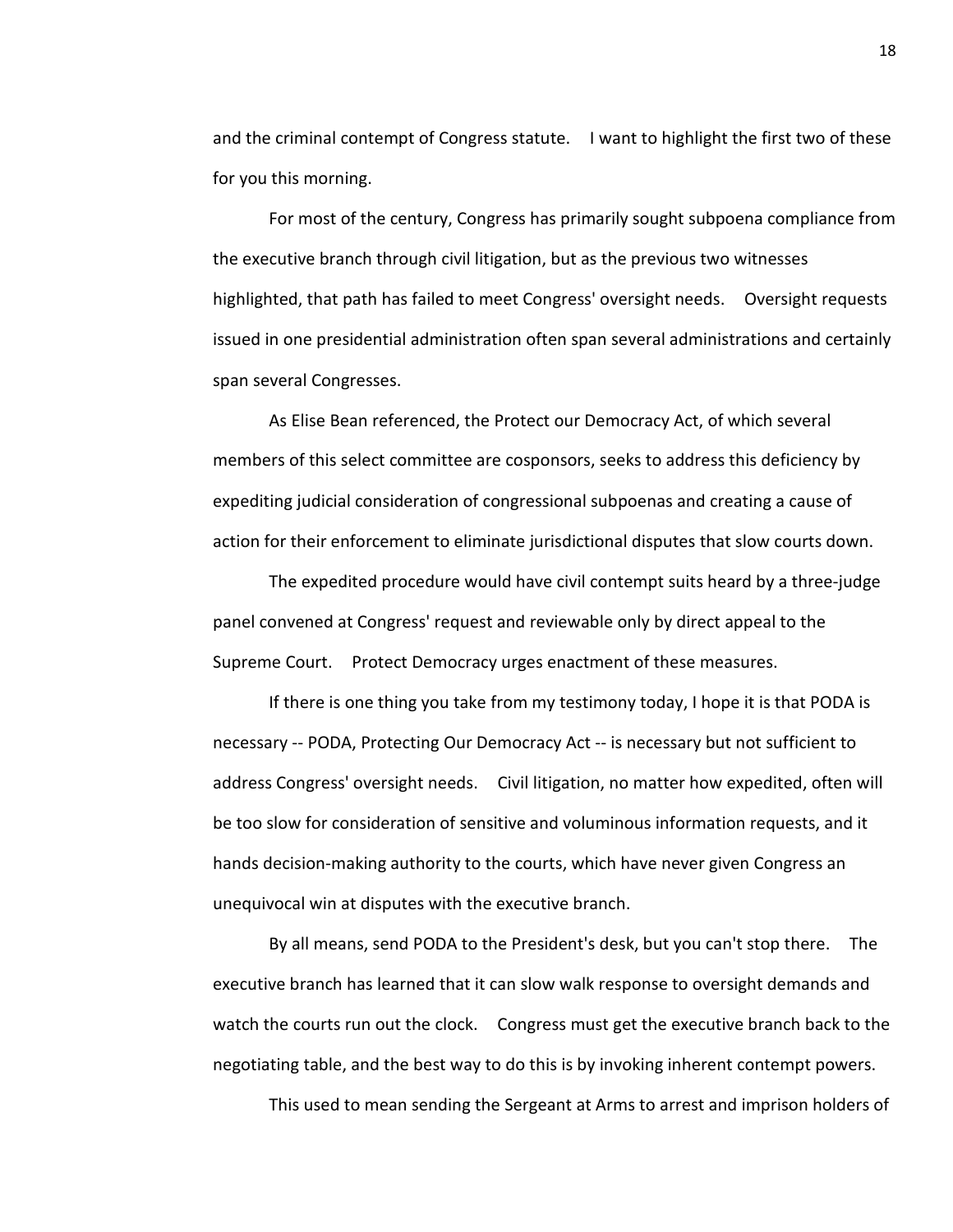information until they complied. While the Supreme Court has upheld this means of effecting compliance, it is likely both practically and politically today.

But a system of fines of contempt could modernize Congress' inherent contempt powers and turn them into a credible lever for compliance. And unlike expedited civil litigation, it could be effected simply through a change in the House rules. The congressional inherent contempt power resolution introduced in May would do just that.

Finally, Congress should act on the compensation, training, and technology recommendations the select committee issued in the last Congress and also consider increasing the number of congressional staff with access to top secret, sensitive compartmented information security clearances.

At a minimum, the House should allow all Members of the House Permanent Select Committee on Intelligence to hire a staffer with such a clearance, as their Senate counterparts may. This would ensure that members have staff to support effectively in their oversight of the Federal government's most sensitive and consequential programs.

I want to close with a compliment and a warning. The most important thing Congress could do to strengthen its hand in oversight is to follow the example set by this committee, which has committed itself to work collaboratively in supporting Congress as an institution. This, as you know, is not the way Congress always works.

Across Democratic and Republican administrations, the executive branch vigorously defends its interests and adheres to an increasingly radical vision of executive power, unrestrained by Congress. As long as legislators act first in the interest of their political party rather than the institutional interests of Congress, Congress will lose battles against Presidents who stand shoulder to shoulder defending the recalcitrants of their predecessors. Our system of checks and balances, the foundation of our democracy, requires that Members of Congress also stand shoulder to shoulder in defense of the first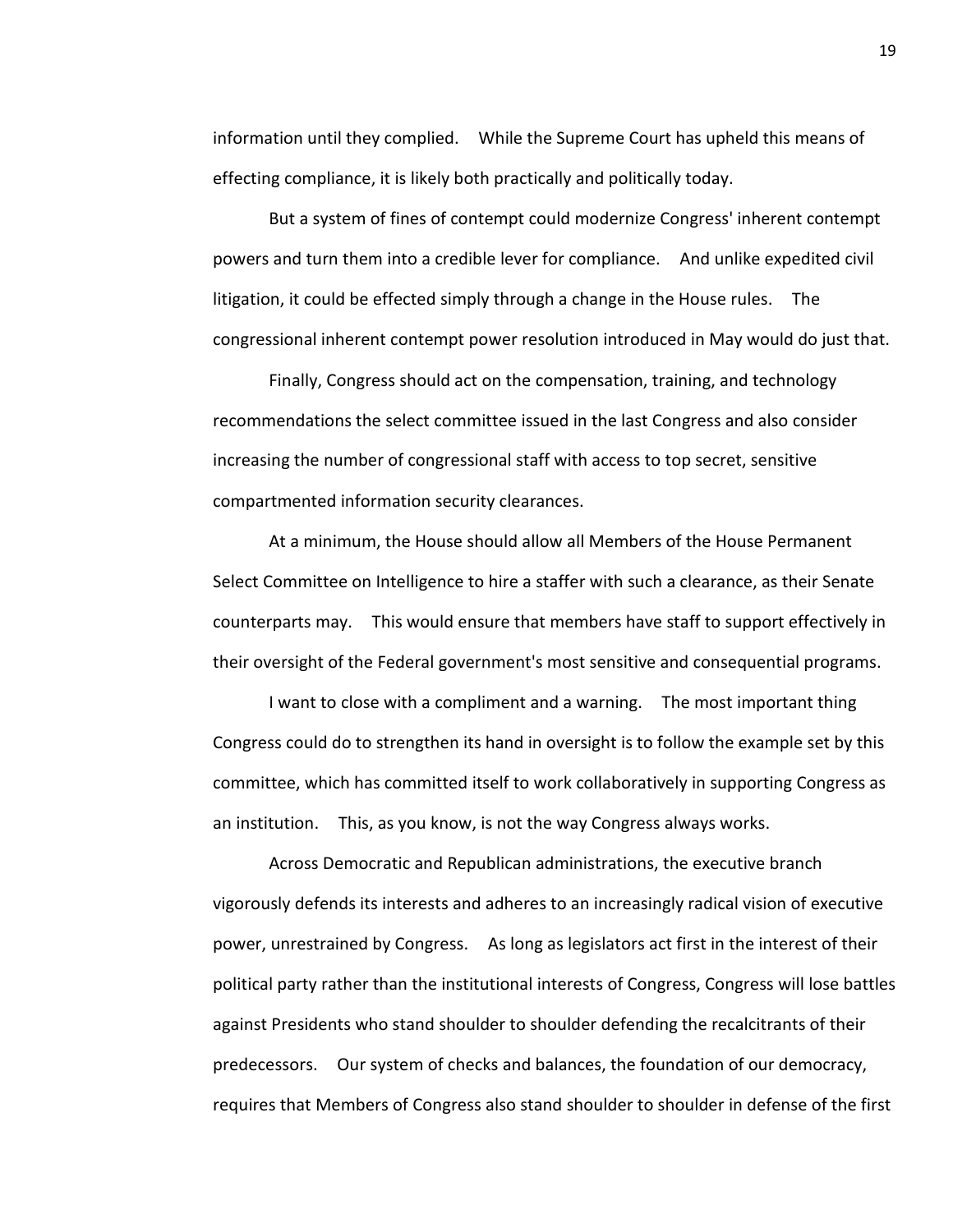branch's constitutional authorities.

Thank you, and I look forward to your questions.

[The statement of Ms. Tindall follows:]

\*\*\*\*\*\*\*\* COMMITTEE INSERT \*\*\*\*\*\*\*\*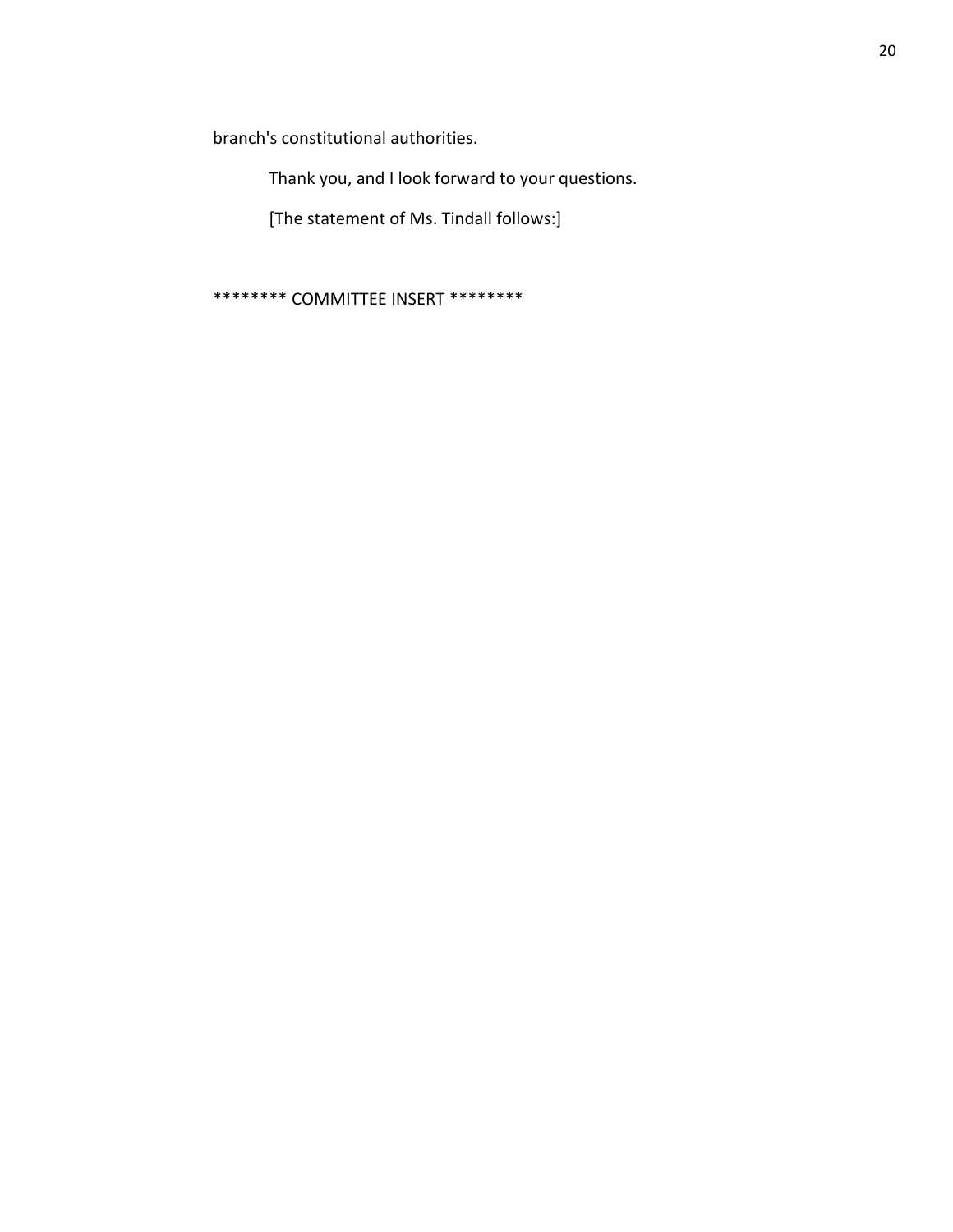The Chairman. Thank you, Ms. Tindall.

I want to now recognize myself and Vice Chair Timmons to begin a period of extended questioning of the witnesses. Any member who wishes to speak should just signal their request to either me or Vice Chair Timmons.

So, I guess, one of the things I wanted to ask about was much of your testimony appropriately was about where the executive branch basically isn't playing ball. I want to actually just take a step back and look at how the legislative branch approaches oversight.

You know, Vice Chair Timmons in his opening statement sort of spoke to, you know, I think there is almost two kinds of oversight in this place. There is the kind of gotcha oversight where the party that controls Congress, if the executive branch is under a different party, it is about kind of really trying to get headlines, trying to embarrass that administration politically.

You know, and then there is the day-to-day sort of oversight of the administrative state, where you are trying to make sure that policy decisions that have been made are efficient and effective, you are trying to make sure taxpayer's dollars are being spent appropriately.

I want to get your assessment, one, of how Congress does on that second piece, and if there is things that you think our committee ought to be thinking about recommending to incentivize more of that second type of oversight or make more effective that second type of oversight.

I am sure members of the committee will have questions about the kind of stalemate between the executive branch and the legislative branch, but I kind of want to take a step back and just start with, how is the legislative branch doing? Go ahead.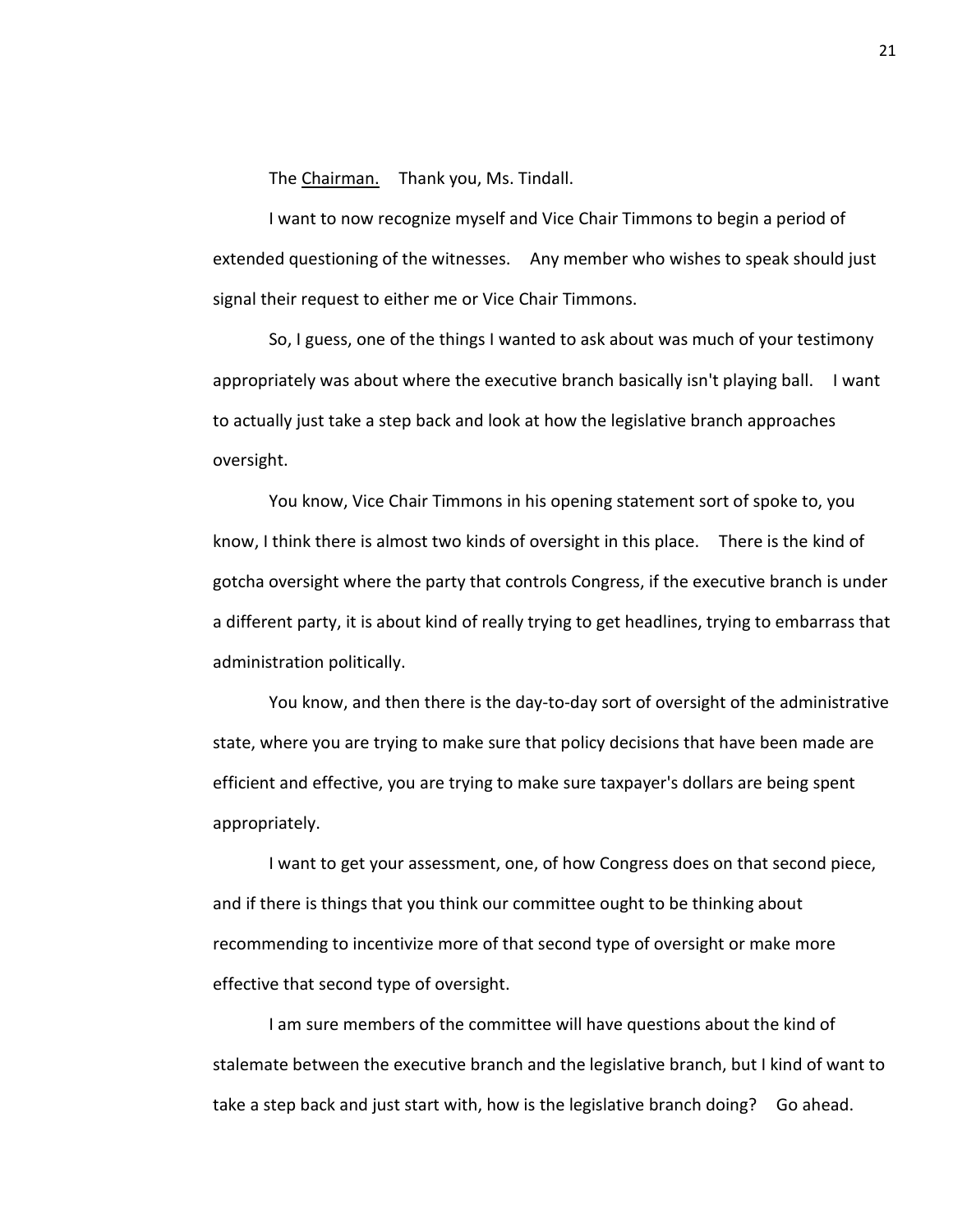Ms. Bean. So at the Levin Center, we do a lot of work on oversight, and actually bipartisan oversight is alive and well. It is not covered by the media. And I say to my reporter friends, are you going to cover this great bipartisan hearing that is impacting the real problem? They are like, no.

So the only things that people see, that the media covers, have a partisan -- and actually there is enormous amount of bipartisan oversight going on all the time. And it is not even on the committee level. Sometimes it is individual members. I remember a report that came out of Congress years ago --

The Chairman. Oh, you may have to use a mike. I am sorry. You can try yours again if it is not possessed.

Ms. Bean. Yeah, let me try that.

The Chairman. Yep, still possessed. Let's borrow Dr. Chafetz's.

Ms. Bean. Okay. I apologize for not turning that on. But I was just going to say, I remember a report that came out --

The Chairman. Yeah, I would use that one, yeah.

Ms. Bean. -- years ago from a Democrat and Republican office that looked at pain relief issues and the World Health Organization. These two offices had no subpoena authority, they didn't have a committee, they simply looked at documents that had come out of litigation. They looked at the pain relief recommendations of the World Health Organization and showed over time how the World Health Organization had taken on the same policies as Big Pharma and opioids.

They put out a report disclosing this. The World Health Organization responded by withdrawing their pain relief recommendations, which had recommended very strong opioids very early in the process, and that was just two offices working together on oversight. So my answer is, there is a lot of good-faith, bipartisan, fact-based oversight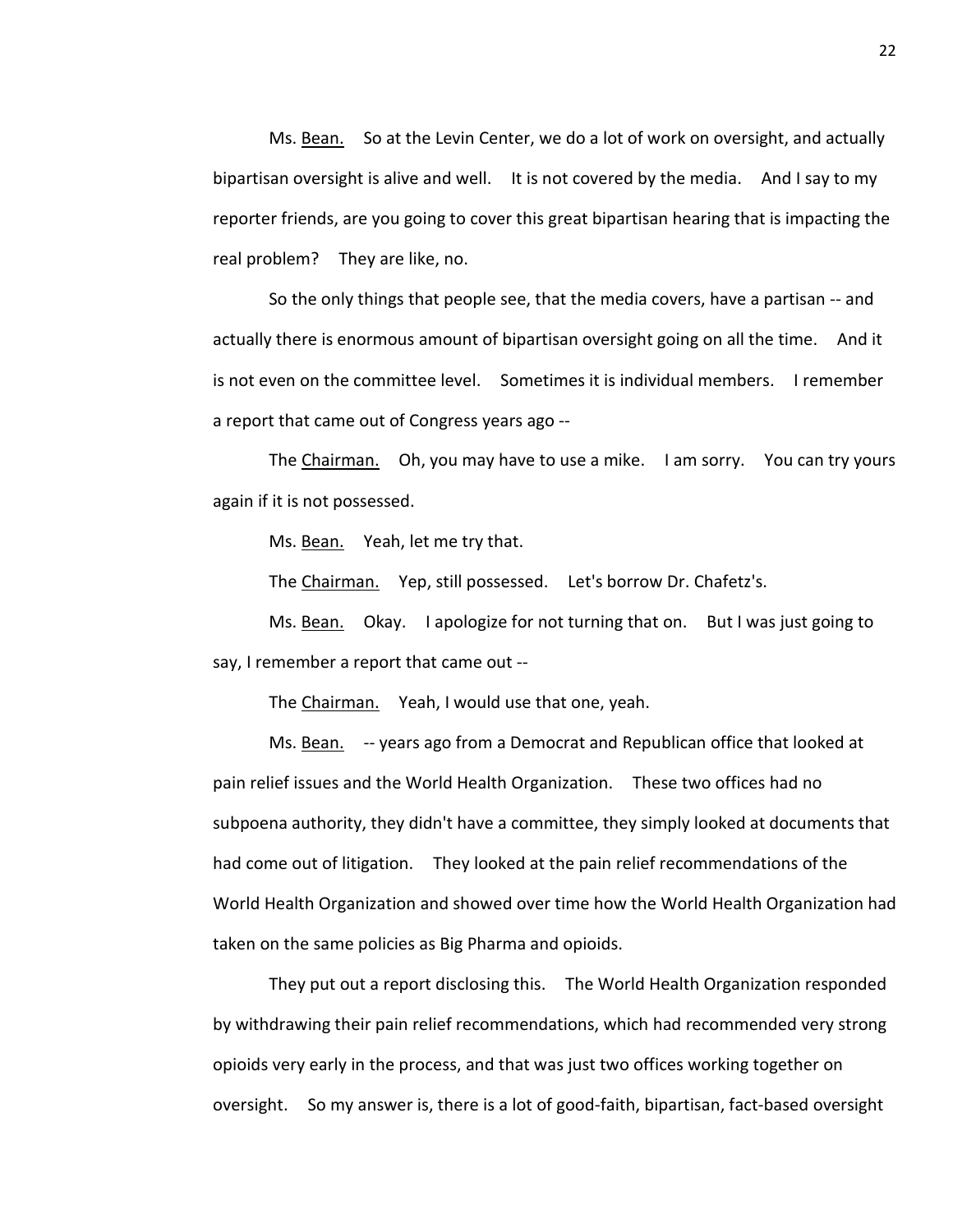that goes on right now.

As for what you can do, we have a couple of suggestions, sort of soft suggestions. One is trying to popularize the idea of making a public commitment to bipartisan oversight. So you just announce publicly at the beginning of an investigation, we are going to do this together.

And that worked for the Permanent Subcommittee on Investigations. We regularly did that. And our bosses instructed the staff to work together, and guess what? We did. When your boss tells you to do it, you do it. And that -- maybe you could develop a model statement or just popularize the notion of having a public commitment to bipartisan oversight.

Another idea that we have suggested is have fewer hearings on less partisan topics. Right now there is so many hearings that go on, people have a tough time even tracking all of the intricate issues that are going on. And the more partisan the issue, often the less productive the hearing, the less progress you make. So that is another idea.

And the third idea that we suggest is increasing social interaction. On the Permanent Subcommittee on Investigations' staff had a running cocktail party every 2 weeks, and weren't allowed to talk about work. You could just talk about -- if I in the past or, you know, just sort of the chitchat that goes on with people that work together. We found that that social interaction -- we also took photographs of the teams that work together on a bipartisan basis on each investigation. We found that that social interaction and those photographs did more for our committee than almost anything else. So those are just a couple of ideas.

The Chairman. Thank you.

Mr. Chafetz. If I could just follow up on that. So Elise is exactly right about the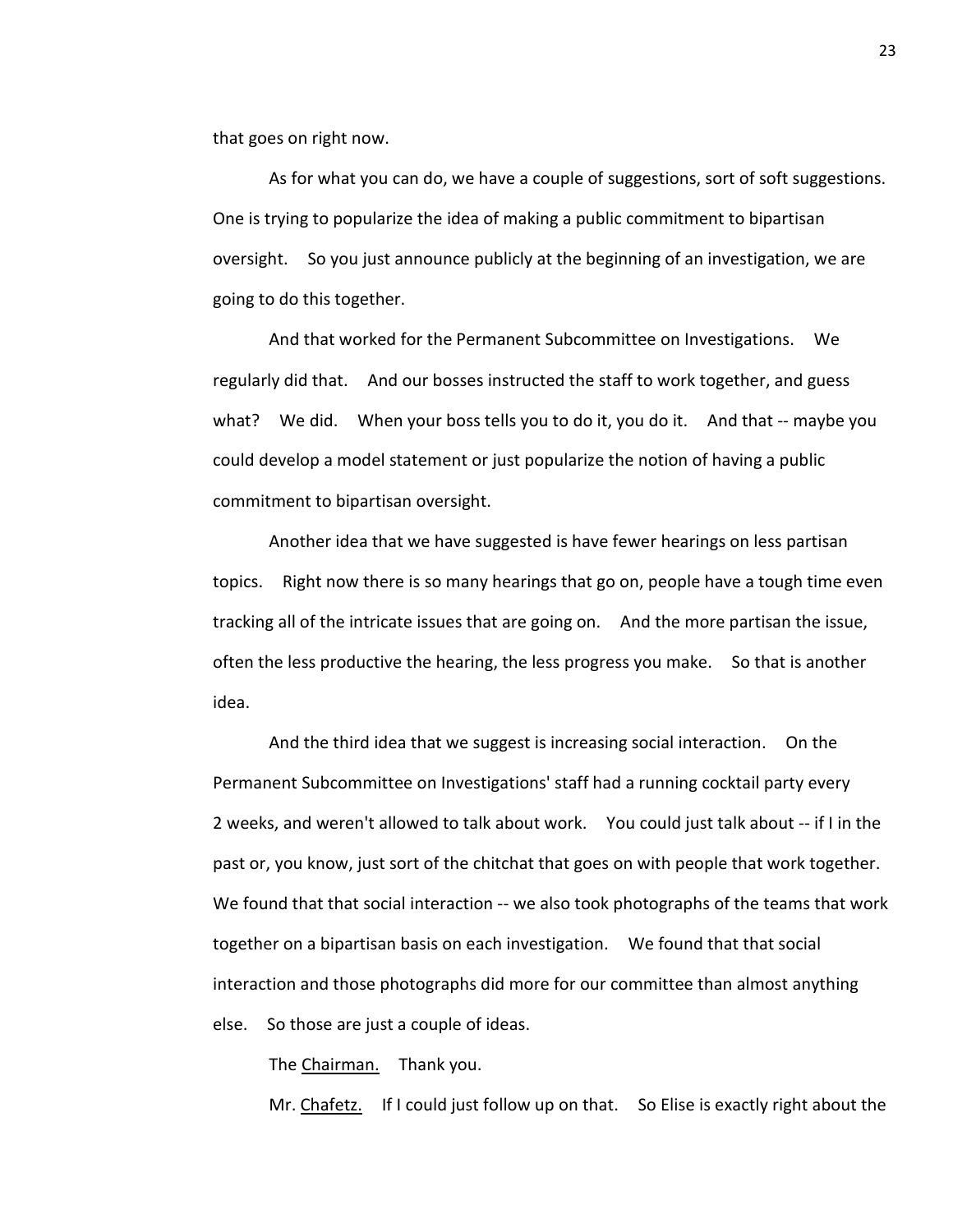tremendous amount of bipartisan oversight that actually does go on, and the Levin Center has done tremendous work tracking that. And it is consistent with a small but real body of political science literature that suggest that there is still a fair amount of bipartisan oversight that happens.

I think, you know, it is wonderful to the extent that that is possible. It is also, I think, worth stepping back and perhaps saying that bipartisan doesn't always mean good, and partisan doesn't necessarily mean bad, right.

So one reason that certain things are partisan issues is simply because there are ideological disagreements about what it means for some part of the executive branch to be doing a good job or a bad job. And if there is disagreement about that, and in an increasingly sort of partisan, polarized age, that disagreement is likely to track party lines, then we actually should expect to see the parties taking a different view on oversight of that particular part of the executive branch.

And sort of further than that, you know, oversight is one -- so, you know, the two kinds of oversight that you mentioned at the beginning, right, the sort of -- you called it gotcha. I would perhaps use a less pejorative term, but the sort of gotcha on the one hand and the day-to-day on the other in some sense could also be separated out as, you know, the day-to-day oversight being oversight of things that are perhaps lower level down in the executive branch whereas a lot of the gotcha or sort of more communicative or performative uses of oversight tend to be things that are closer up to the White House level, right.

And it is actually an important function that Congress serves as a way of pushing back against presidential power that when another party controls one or both of the Houses of Congress that they actually do serve as a sort of rhetorical counterweight.

So we tend to forget that a lot of the earliest committee hearings surrounding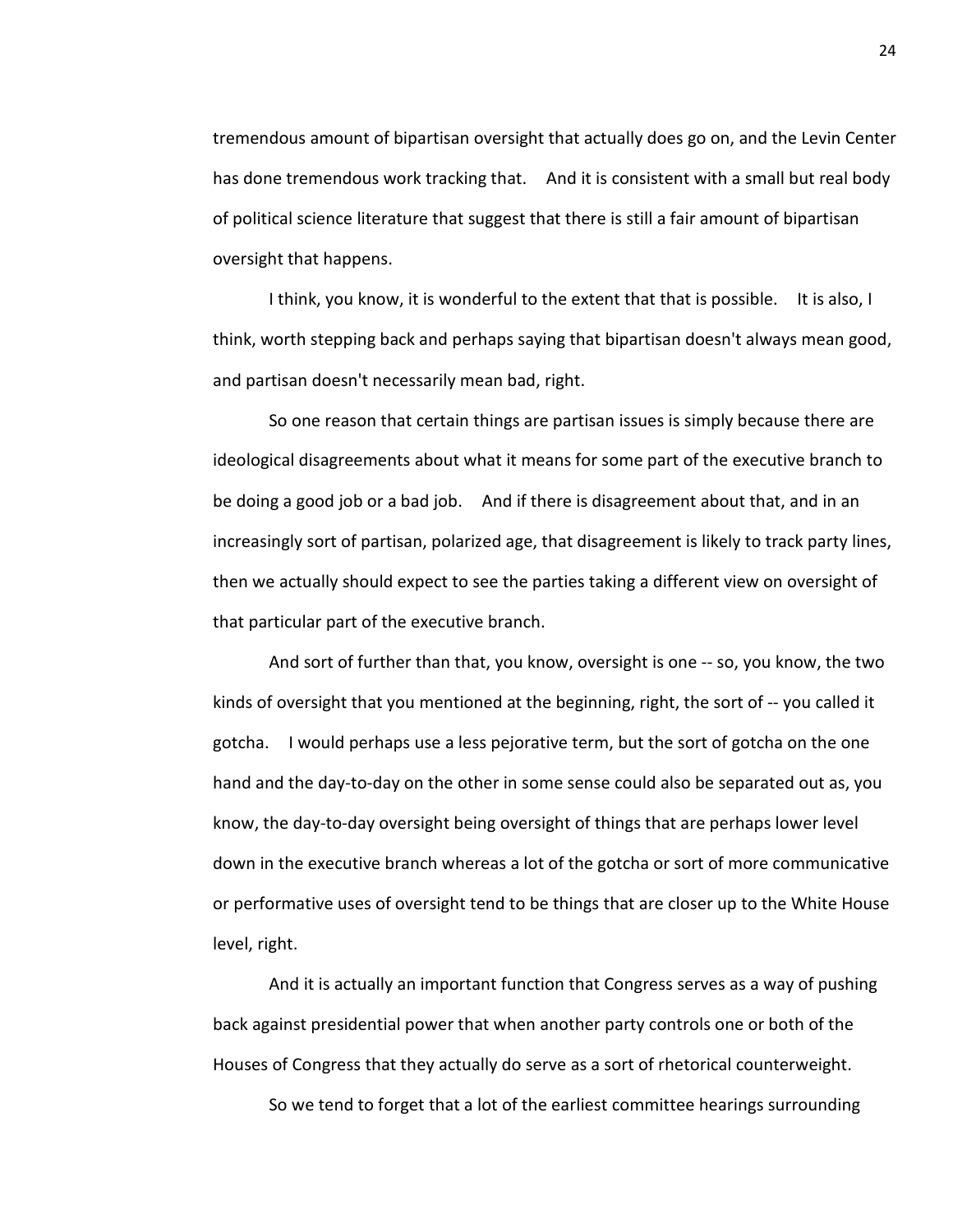Watergate were on party lines. By the time you get closer to the House Judiciary Committee reporting out the impeachment articles, it was somewhat bipartisan although not all that bipartisan. But at the very beginning they are party-line votes in the House Judiciary Committee.

So I don't think that partisan oversight is necessarily a bad thing. I think bipartisan oversight when it can be made to work and when it is appropriate is a good thing, and I share Elise's recommendations on that. But I wouldn't want us to say that just because something is happening on party lines that necessarily makes it a bad thing.

The Chairman. Ms. Tindall, do you want to take a swing at this pitch too?

Ms. Tindall. Just one short comment here. I agree with Professor Chafetz that partisan oversight does not have to be an empty affair, but I do think some of the recommendations this committee has made over the structure of oversight hearings could reduce the sort of gotcha feeling that we all get when we watch these hearings and have the conversation go back and forth ping-ponging between what is made largely for YouTube, for social media, and less for engaging with the witness.

To get the sort of productive and really effective oversight you want, both on the bipartisan oversight on, you know, issues where there can be agreement and even where there are ideological disputes and there may be conflict, being able to actually engage with the witness in extended period of time, not, you know, the sort of 30-minute questions, perhaps even handing questioning over to staff who have really mastered all the facts of the investigation and can offer followup questions and the like could lend substance to the hearings that now often feel more full of finger pointing.

The Chairman. Vice Chair Timmons.

Mr. Timmons. Thanks, Mr. Chairman.

I have been doing a lot of research while we have been sitting here. So the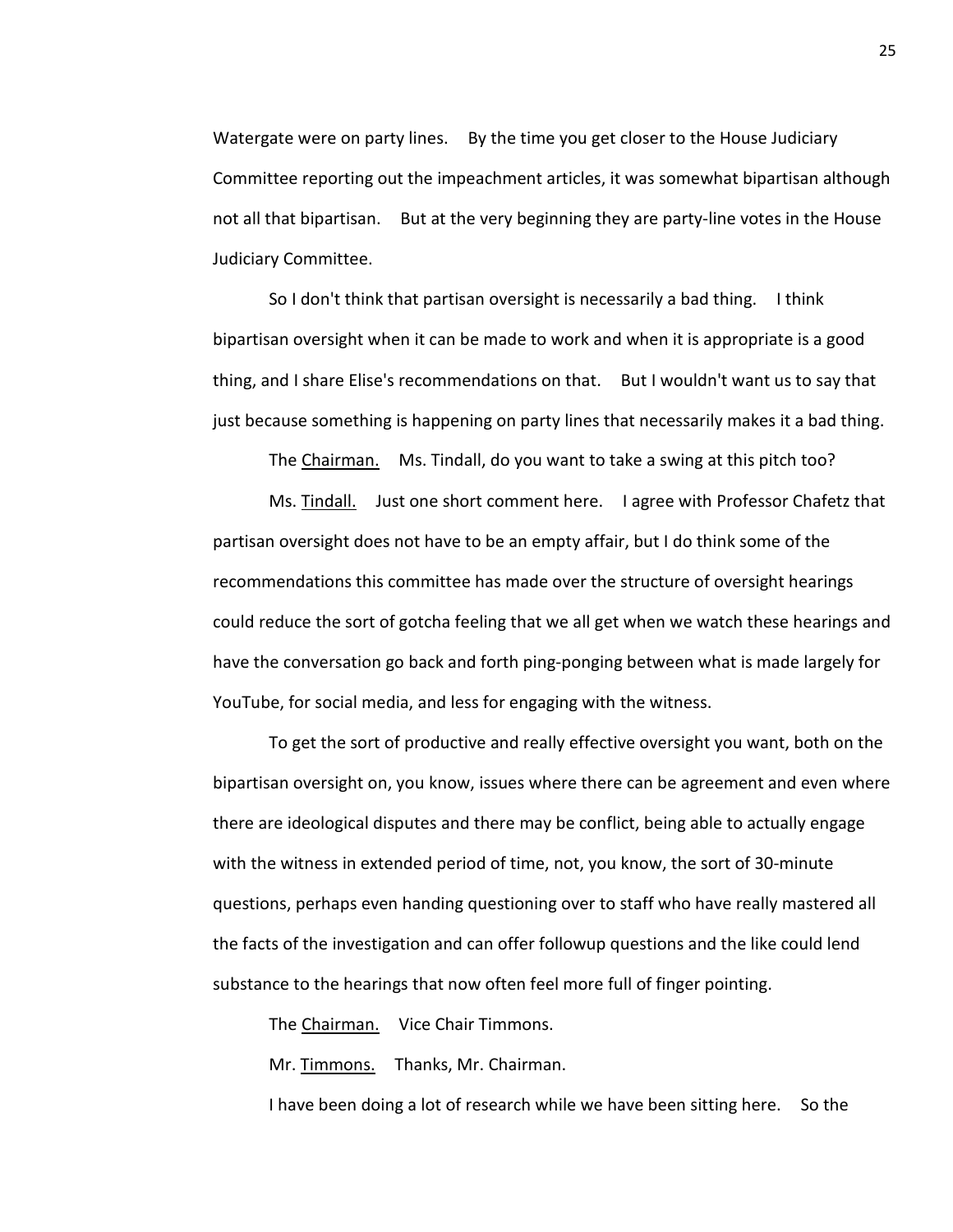House has both the full Committee on Oversight and Government Reform, and it has at least seven subcommittees for E&C; Financial Services; Homeland; Natural Resources; Veterans Affairs; Ways and Means. The Senate, interestingly, the word "oversight" only appears one place in all of their committees and subcommittees.

My time in the House, in my just life experience, would lead me to feel that maybe -- well, I feel like a lot of the things that the House does -- again, this is on both sides of the aisle at different points in the last 30 years -- have devalued the purpose of our ability to actually engage in oversight in the House. Is the Senate doing it better, or there are fewer of them? It is harder to tell a Senator no? I don't know. Talk me through your -- the difference between the two, whoever wants -- whoever knows the most about it.

Ms. Bean. So I don't think the Senate is doing better than the House. Just whether you call something oversight or not doesn't really, you know, control whether somebody is doing oversight. And there is this law that now requires every committee to do oversight as part of its work. You are not just supposed to produce laws; you are also supposed to produce oversight. And, of course, the two go hand in hand, because how do you know what a law should look like, how it should function, if it should be modified unless you get more information?

You raised an earlier question about why do we need a general Oversight Committee, why not just leave it to each of the authorizing committees. And the answer to that is, all of those other committees have a lot of legislative responsibilities. An Oversight Committee is less about legislation and more about fact finding.

So I worked on the Permanent Subcommittee on Investigations. We had no legislative authority at all. We had nothing to do with passing laws. We were only about fact finding. And one of the things we looked into was money laundering. Why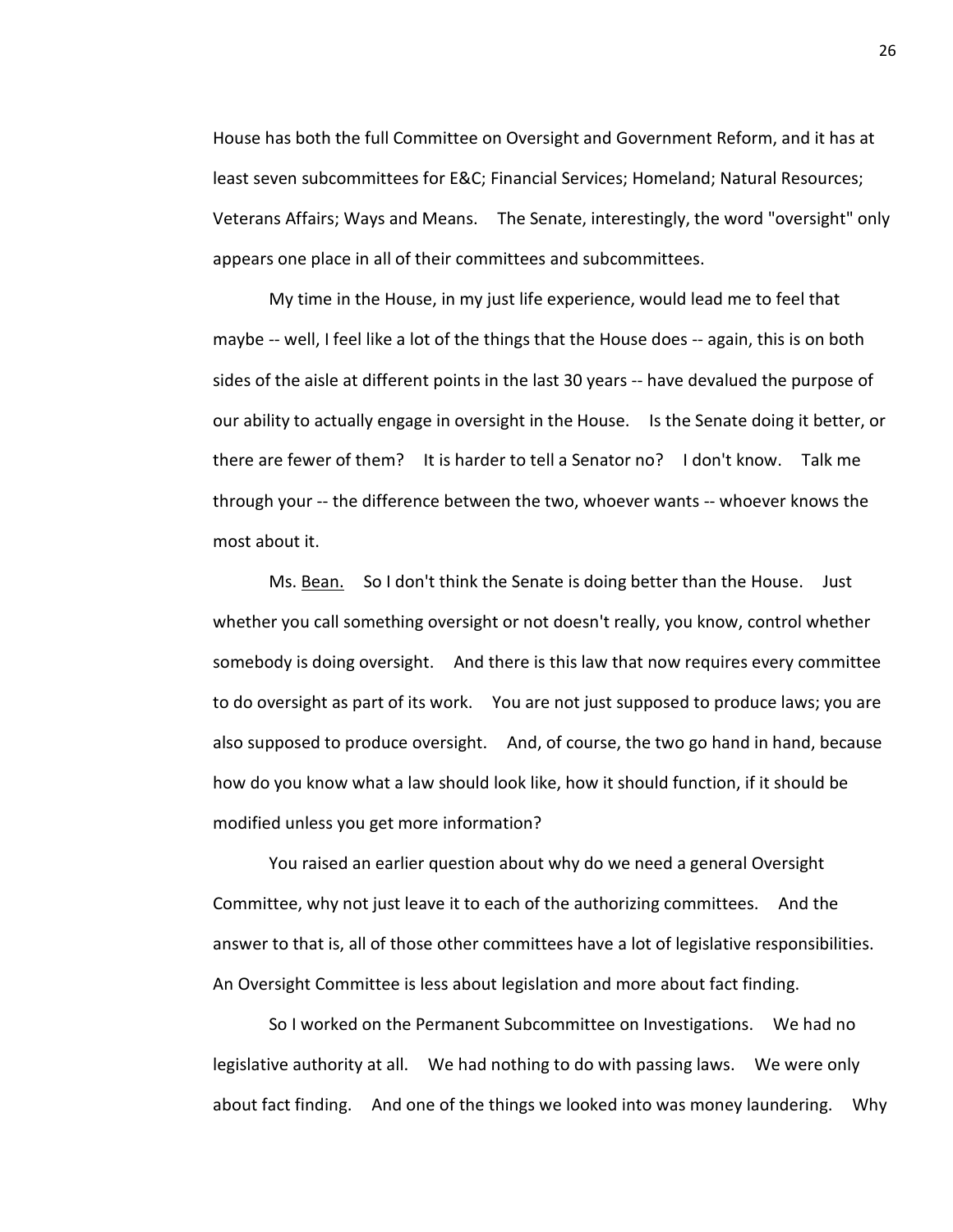did we do that? The Senate Banking Committee had a lot of legislative responsibilities. They never had time to get to money laundering. They just didn't have time on the order of their priorities, and I couldn't argue with them. They had more important things to do than money laundering. And, yet, that is a really serious problem in a whole variety of ways. And so we spent time doing that money laundering and then eventually we helped to produce a bill, but then it went to the banking committee that then considered it and eventually passed it.

So that is one reason you have an Oversight Committee so that they can function, take on that constitutional responsibility that Members of Congress are not just about legislating, they are also about figuring out how the government is working, how can we improve it.

Mr. Timmons. In your experience, do authorizing committees facilitate or help the full committee on oversight with its pursuit of information? I mean, theoretically they are going to have better relationships, better subject matter experts, and they might be able to more effectively pursue information. Is that something that happens or are they pretty separate?

Ms. Bean. Occasionally it happens. Occasionally an Oversight Committee will go to, say, the Armed Services Committee, can you help us get this information from DOD on this particular issue. But a lot of times the full committees are kind of jealous of their relationships with their agencies, and they develop very strong agencies, sometimes even agency capture, and they don't want to help an Oversight Committee that is pointing out problems. So it is a mixed bag.

Mr. Timmons. When the full Oversight Committee pursues information, whether through subpoena or what other the mechanism may be, does it ever happen that they go to the subcommittee on the authorizing committee and request to do a joint request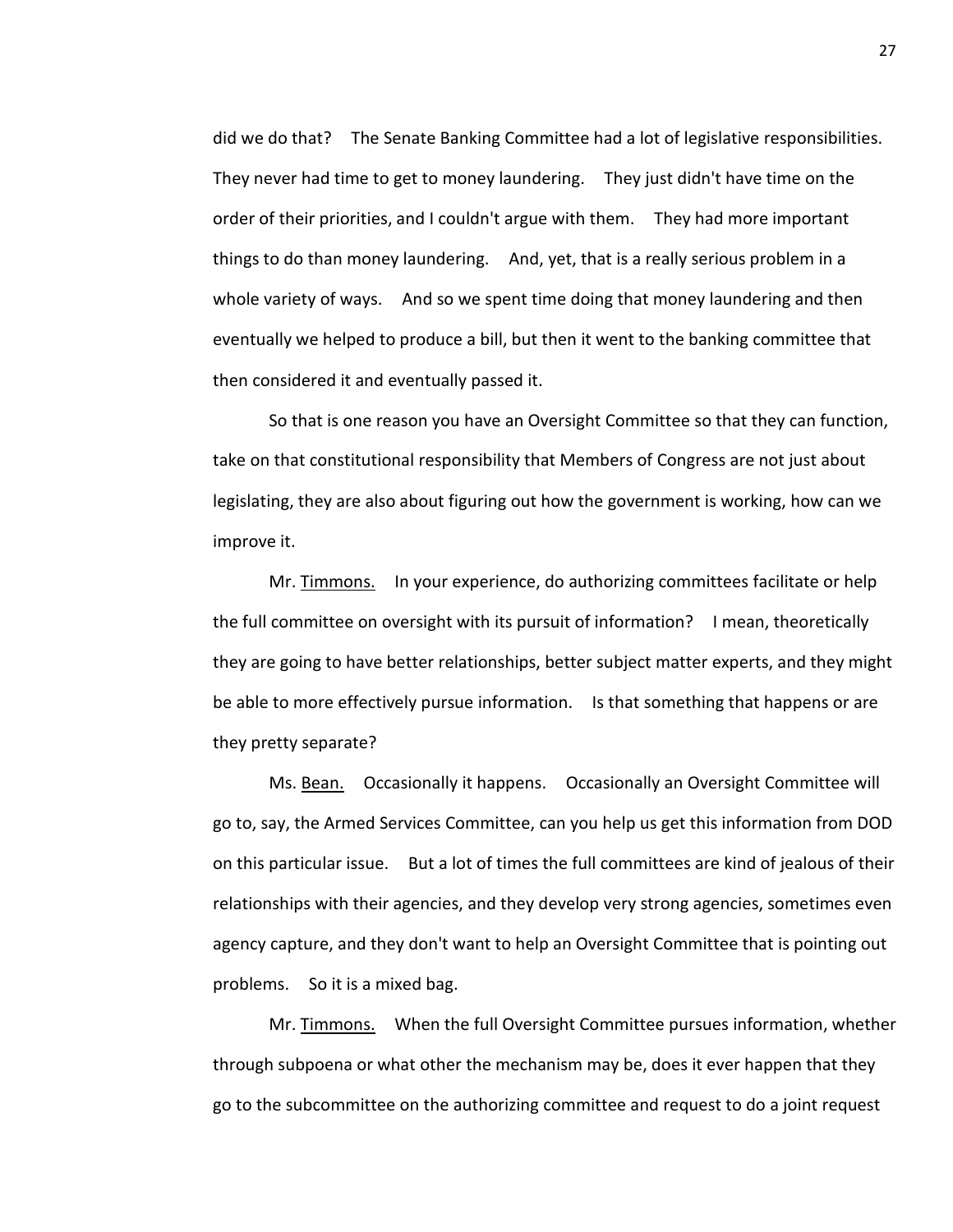as opposed to just -- I think that would be stronger. Is that something that --

Ms. Bean. Yes, it would be stronger. And I think people try to do that wherever they can, and you will see joint letters and requests for information.

I think one of the big things about oversight, what distinguishes an oversight hearing versus a legislative hearing is it is more about fact finding as opposed to evaluating legislation. And fact finding, I mean, we found on PSI that if you fact find with somebody who has the same world view as you, generally agrees with you, you don't challenge each other. You miss a lot of facts. You just don't get it right.

It is only when you investigate with people who have fundamentally different views than you have that you start to look at more facts, you are more critical about them, you challenge each other. And at the end of the process your results are usually more accurate, more thoughtful, and certainly more credible because you had a range of views in the process.

I think the Oversight Committees really take that to heart and when they are doing bipartisan oversight to try to use those disparate views to come up with a better set of facts that you can then use to think about what you should do about the problem.

Mr. Timmons. One last question. Dr. Chafetz, you talked about using the power of the purse to better engage in oversight. I really like that idea, but, I mean, at the end of the day, I feel like it is probably going to be very challenging. Obviously we have lived in CRs for forever and then, you know, you are going to have to figure out getting the Senate and the House to agree. And, I mean, talk me through that a little more. I mean, is that a great idea that probably will never work? But, I mean, expound on it, please.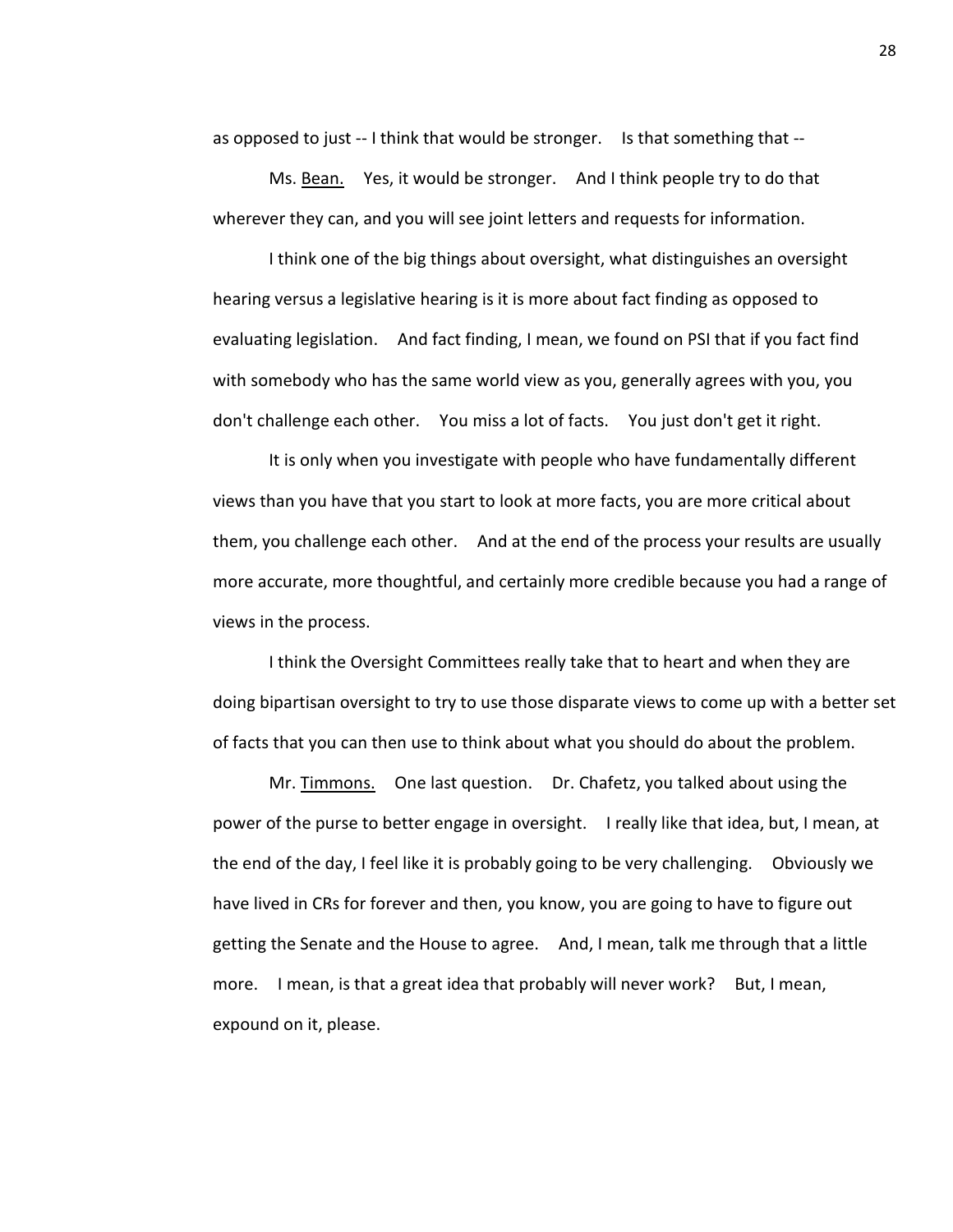#### RPTR BRYANT

#### EDTR HUMKE

[9:40 a.m.]

Mr. Chafetz. So part of the sort of intuition it calls on is that appropriations must pass in some sort of central sense. And so the basic idea is that if, you know, one House or the, you know, Appropriations Committee of one House feels very strongly about a particular rider that there is a decent chance they can get that into the final bill, because what is the alternative, right, if you are actually willing to sort of insist on that being in a final appropriations bill.

And I am just going to back up for a second to the question of CRs now. If you are willing to sort of insist on that rider being in a final appropriations bill, the other Chamber, either by refusing -- either the other Chamber by refusing to go along with the President by threatening to veto is essentially threatening to defund, you know, a 12th of the Federal Government.

And so there is -- you know, a House that is willing to really insist strongly on that could actually I think get a lot of those riders through. It wouldn't always win the fight, but it might win the fight. It would have to think sort of carefully about the sort of political optics of doing it as well, right?

Obviously, just because you are having a fight with, you know, the Department of Agriculture doesn't mean you want to defund the Department of Agriculture, but it might mean you go after sort of targeted officials, or if you have a situation where, say, you think the White House Counsel's Office is, you know, telling the President, hey, you don't have to respond to any oversight demands from anyone ever, maybe the American people don't need to be paying for the White House Counsel's Office in that moment,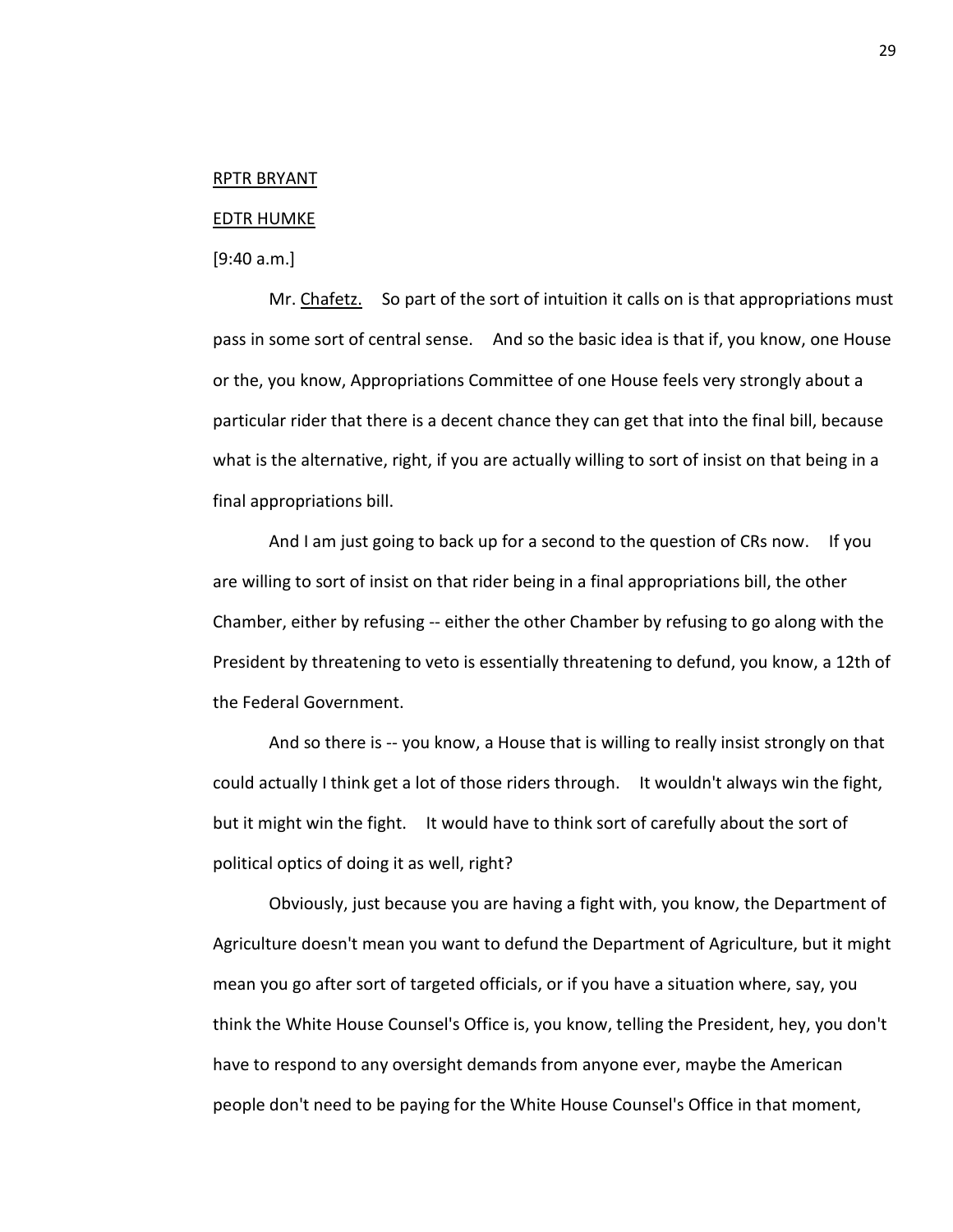right?

So I think there are sort of targeted things that the House could do that it could insist on. Now, that becomes harder as the sort of normal appropriations process breaks down, right? So part of what I would advise -- and I gave this testimony to the Budget Committee last year -- is it is important to try to return to regular budgeting order. It is important to try to bring back that process, because that is the way that the Houses of Congress exercise finder and control over not just spending but a whole host of issues that are collateral to --

The Chairman. I want to call on Mr. Latta, but can I just pull that thread real quick. So it is also hard because it is a really partisan place, right? How do you prevent sort of gaming of that, right? Like, whatever party is in charge in Congress has agencies they love and agencies they don't love so much.

So how do you keep -- if you go that route of withholding funds, how do you make sure that a legislative party that is in power doesn't say, I am going to ask for something ridiculous from this agency to squeeze their budget?

Mr. Chafetz. And to some extent, that is the congressional power of the purse, right? That when people who are sort of more sympathetic to certain government functions are in control, they tend to fund those government functions and defund the ones that they are less sympathetic to.

So, to some extent, that is a problem that is not sort of specific to oversight, but is really endemic to the idea of congressional control over spending. But I think the check on sort of specific demands here is a political check. It is that ultimately when you are doing these things, you are setting up a political fight. You are setting up a confrontation with the other House, with the Presidency.

And so you have to be able to go out in public and make a plausible claim for why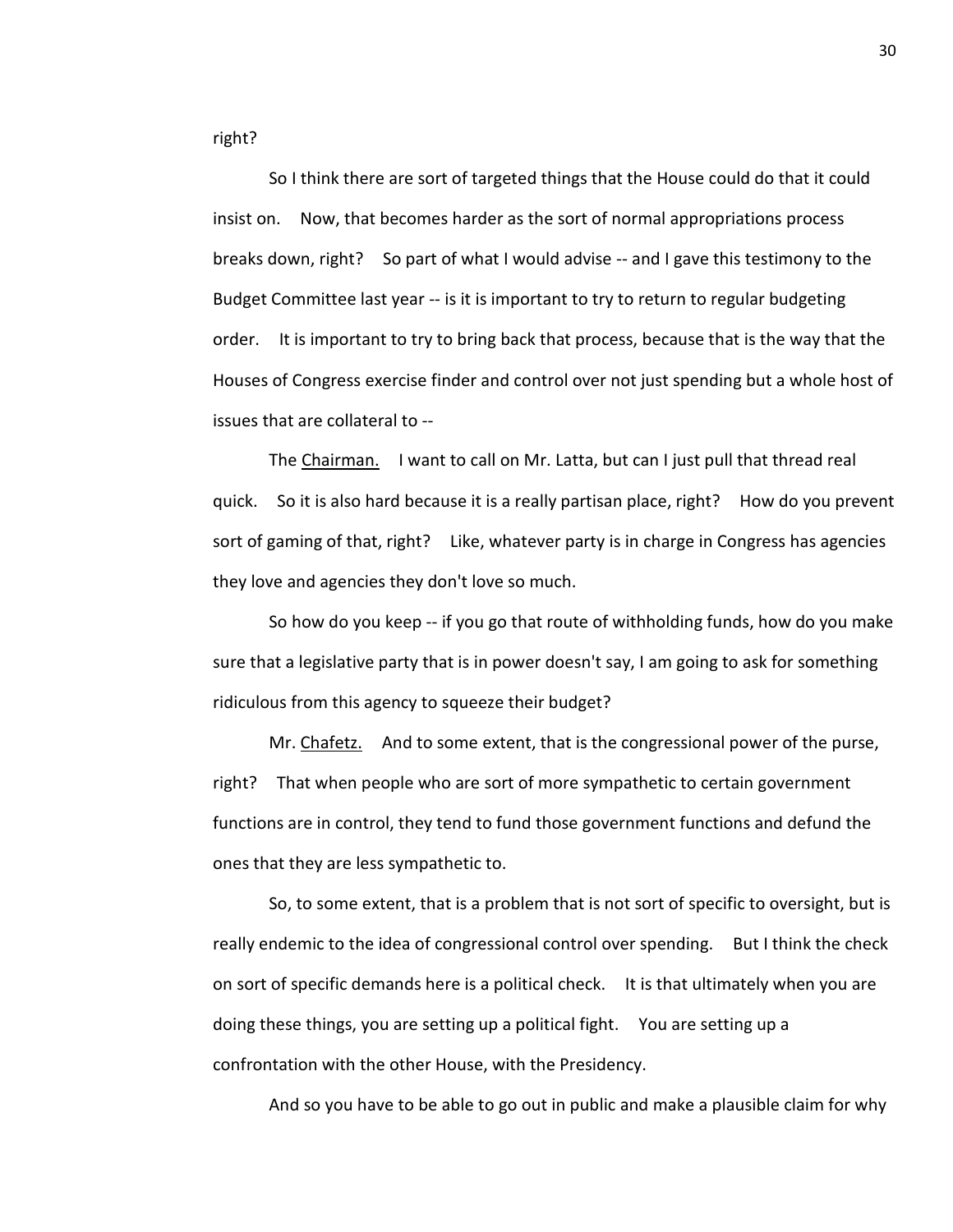you should win that fight, in the same way that, you know, when these fights have gotten out of hand and we have gotten to lapses in appropriations, right, what ultimately settles those lapses in appropriations is some sense that one side or the other is losing the public fight, and that side then eventually caves.

So I think ultimately, the check has to be that you have to be able to go out and defend what you are trying to do.

The Chairman. Mr. Davis.

Mr. Davis. Mr. Latta.

The Chairman. He left.

Mr. Davis. Even better. That is great. That happens to make this place work better when your colleagues in front of you just step out at the exact right time.

Look, I love the recommendations you all have. The power of the purse, great. I would love to get back to our approps process. And, as a matter of fact, we are trying to teach the next generation about the appropriations process.

I got a tour of a new exhibit in the Capitol Visitor Center not too long ago where they have an interactive table where, when we open this place up again and people can start coming here again, they are going to be able to argue and debate the 12 appropriations bills.

Well, my staff director asked the question, where's the CR button? Because, frankly, that is where we are at right now. We can talk in philosophical terms about what worked and what didn't, but this place has never been more of a hot political temperature. In my time as a staffer for 16 years and my time now 9 years as a Member of Congress, I have never seen it this bad.

And we have had committees like the committee I lead, House Administration for our side, swear in witnesses. Never done it before. I mean, the dirty little secret is if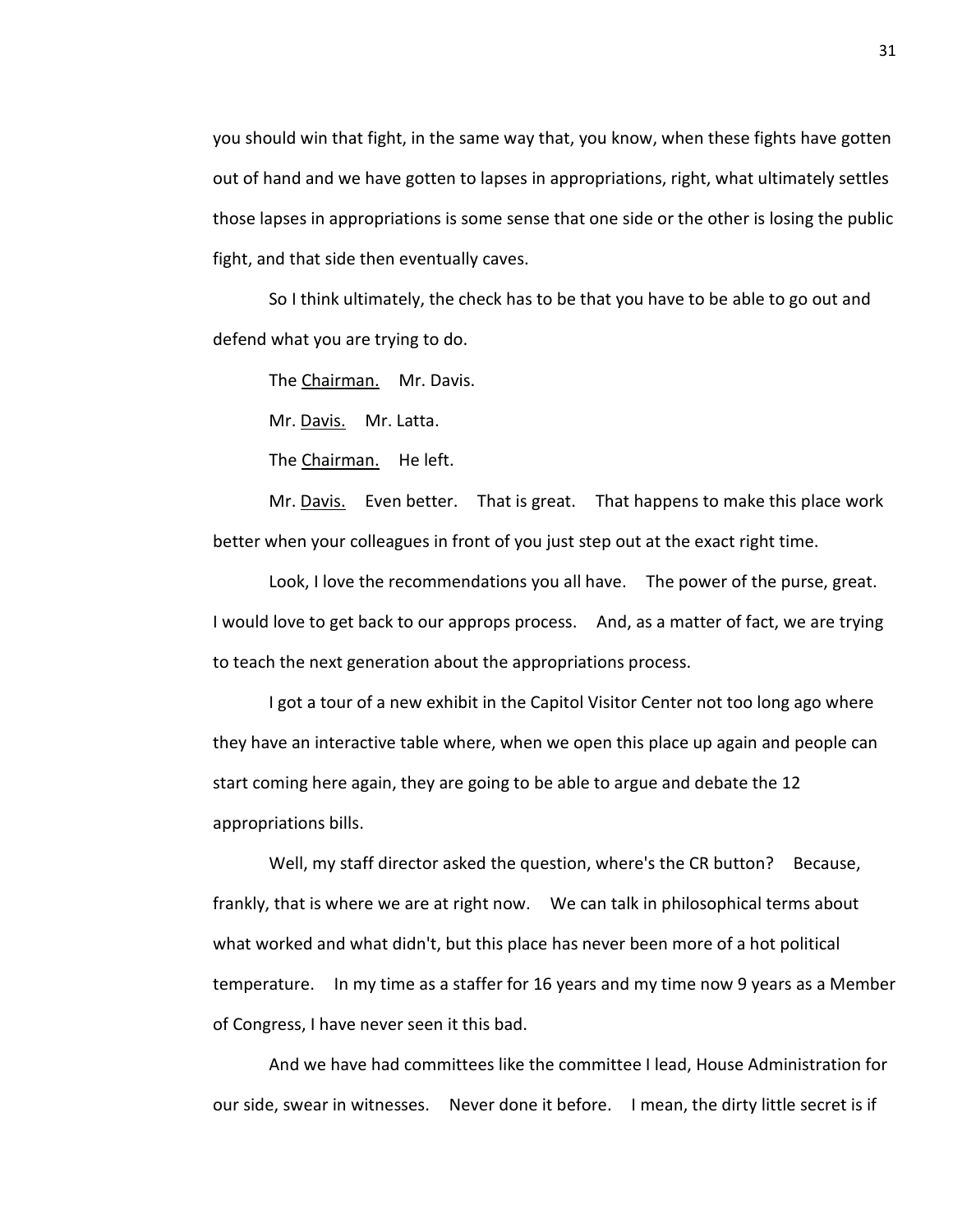you testify, you are already swearing in anyway. You are already saying you are not going to lie to us. So don't lie, we will come after you. We will jointly exercise our oversight responsibility if you say anything untrue today.

But social media, you want that news pop, want to be able to get out there. And I noticed there hasn't been a discussion about how our normal media environment, other than the fact that you are absolutely right, Ms. Bean, that the media doesn't want to cover us talking about things where we agree. They just want to see me punch Perlmutter, which could be in about 5 minutes, you know, because he is a Broncos fan. They are terrible.

But in the end, what does that have to do? How can we get back to better bipartisan oversight, because everything you all say is great, but, I mean, the only hope I have is that we have gotten better, because I remember when, you know, I was told Chairman Dingell used to exercise his own oversight when he had proxy capability. We got rid of that in 1995.

Now we are back to proxy voting on the floor. What is the next step, back in committees? No. No. I don't think that will help us whatsoever. And, frankly, I am a little frustrated with proxy voting right now, because it stops somebody like me from going to talk to all of my colleagues about legislative ideas or even oversight ideas that they have, and I think it helps break down the institution and not in a very good way.

Social media, how is that impacting our ability to exercise our bipartisan oversight? I don't care who answers.

Mr. Chafetz. Should I take a quick crack at that? Because I have looked at oversight in a lot of different eras, and it is not clear to me that the fights are particularly more -- are particularly stronger now.

So I have looked at, for example, the Nye committee in the Senate in the 1930s,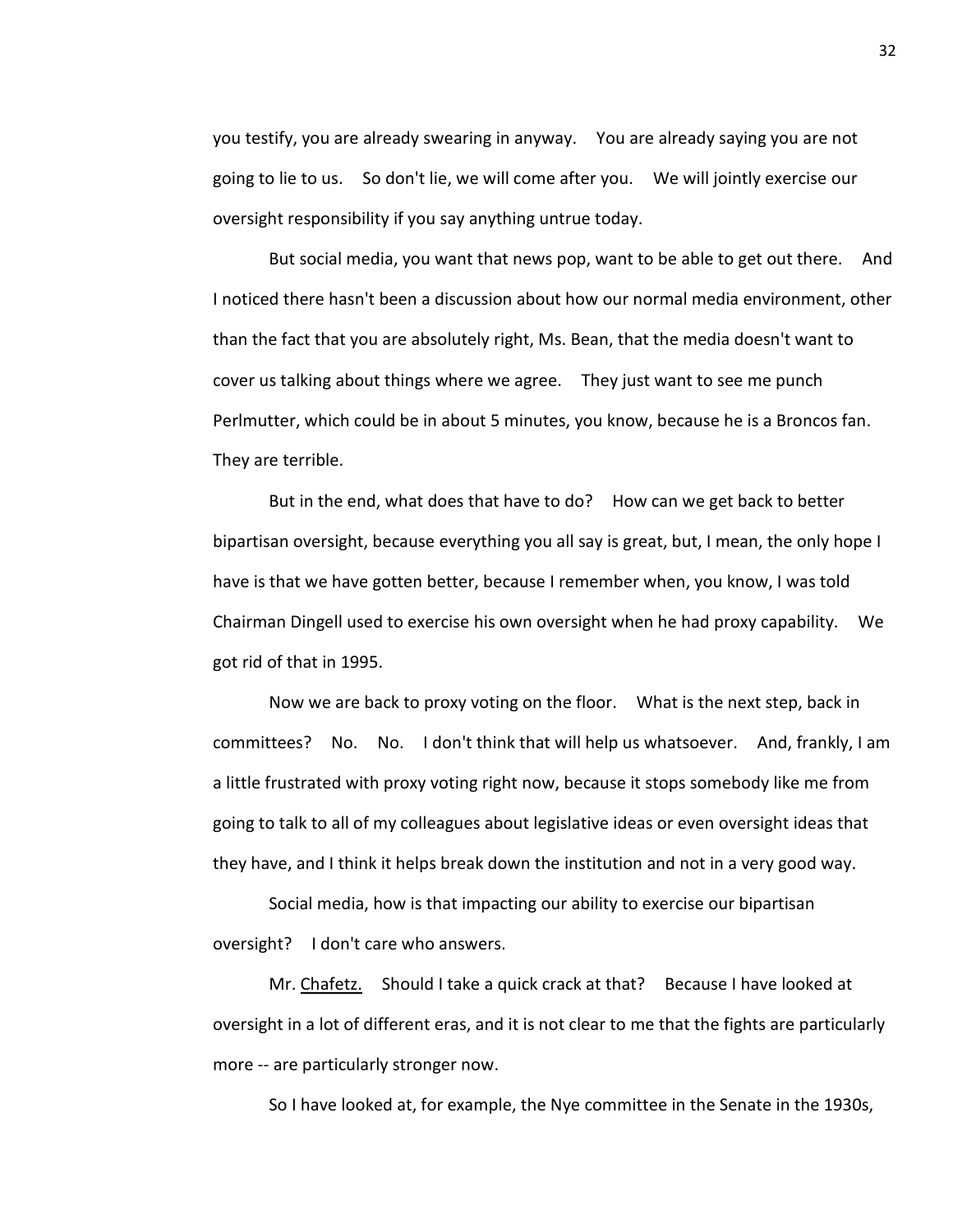which was the Munitions Committee or the Merchants of Death Committee. You look at the McCarthy hearings and the Army-McCarthy hearings in the late forties and fifties. You look at some of the hearings in the 1990s.

These are all different media environments, right? The first one is radio. The second one is television. The third one is internet but presocial media. Now we are in the social media era. And they are all nasty, and they are nasty in different ways. Sometimes the nastiness is cross-partisan, so there are factions of both parties fighting within themselves, and then sometimes it is more partisan.

I would suggest that, you know, to whatever extent we are in a moment of sort of high political passion, the fault isn't with the media and it is not even with -- I mean, there are things that Congress as an institution can do to turn down the temperature in Congress, but the truth is that the American public is more polarized than it has been in over a century along political lines. And if the American public is polarized, we not only should expect Congress to be polarized, in some sense we should want it, right, because Congress is meant to represent the people.

Now, again, that doesn't mean we shouldn't try to figure out ways that where there is agreement or might be agreement forged across those lines that we should do it, but we shouldn't expect sort of agreement across party lines when what we have in the underlying public is the American people that have been getting increasingly polarized since the mid 1960s.

Mr. Davis. Very good point. Somebody else? Yeah, don't waste that. Don't try the middle one again, no matter what he says. We don't listen to him either.

Ms. Bean. I would like to point out that what you are talking about is the norms in Congress, and it is very hard to change those norms. And I think one thing that, you know, it is not a sexy answer, but training, workshops. If you have from the very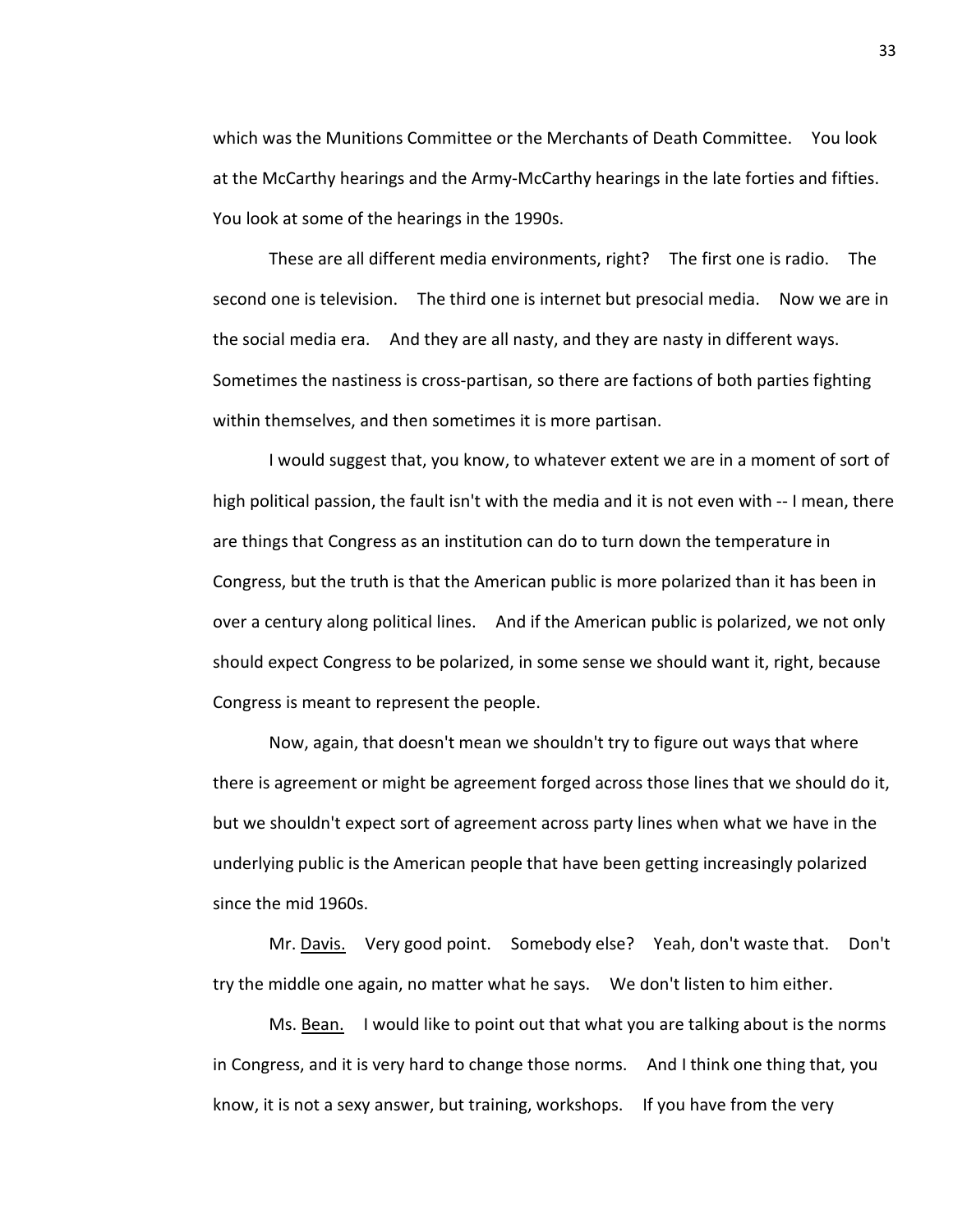beginning for new Members orientation, if they have a session talking about how oversight can bring the parties together, I mean, that is a message that you don't hear very often.

Mr. Davis. You told the right person. We will duly note that for orientation after this next election cycle.

Ms. Bean. And then if there is ever a Members academy, leadership academy. And on the staff level, the Levin Center, working with POGO and the Lugar Center, for 5 years now has been doing staff-level training on oversight, fact-based, bipartisan. We have a hundred applications for each 25 spots that we do. We do it twice a year.

There is tremendous interest in bipartisan, fact-based oversight. And not only that, when you work with the staff, they love it. What we do is we get Democrats, Republicans, House and Senate, we put them on bipartisan, bicameral teams, give them a fake scandal and then take them through the legislative oversight process.

And they find that they can't even tell who is from which party, and they find everybody has good ideas, and they find they can work together. But you don't find that out unless you do it.

Mr. Davis. Right.

Ms. Bean. And workshops are important. Right now, there isn't a single oversight offering from the Congressional Staff Academy. We have been trying to get them to think about it. No luck so far. But I am hoping one of the things that this committee could do is tell the Congressional Staff Academy you have to have something about bipartisan, fact-based oversight.

Mr. Davis. I will tell them right now. You need to have something about bipartisan, fact-based oversight in the Congressional Staff Academy.

Ms. Bean. Or you can just send people to our, you know, oversight boot camps.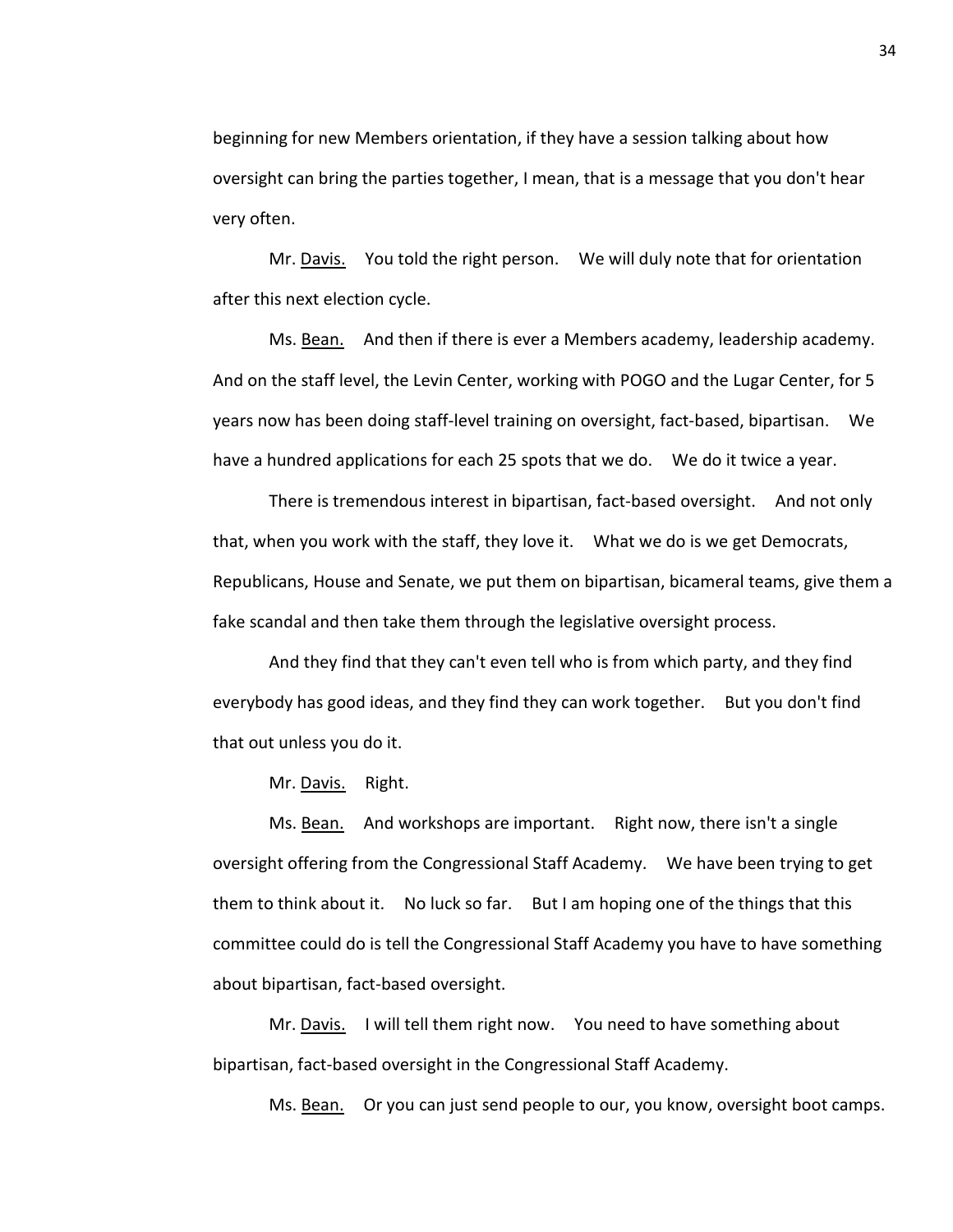Mr. Davis. Where's my team on House Admin? Hey, tell them, all right? Ms. Bean.

Hey, Ms. Tindall, I do have to apologize. I see you worked on Energy and Commerce with my former boss, Mr. Shimkus. I apologize for the many years you had to put up with him. He is in town today, so if you see him tell him I said that too. But what are your thoughts on the media environment?

Ms. Tindall. I think the media environment is not something that we here are going to solve or that you in Congress are going to solve, but I think that what Ms. Bean is describing is a way to build the sort of institutional interest that I was talking about in my opening statement, where you provide staff and you provide Members with ways to get what feels like wins, get what feels like progress and fulfilling work together, and help them to understand that it is the institution of Congress they are representing rather than their political party across all investigations.

You know, certainly not all of our oversight on Energy and Commerce was bipartisan, but a good chunk of it was. And when I look back on the time I spent in Congress as an investigator, it is those bipartisan investigations that were the most successful, that were most likely to lead to reform legislation, and that were most fulfilling to the folks involved.

Mr. Davis. Thank you. Thank you.

One last question, observation I want to talk about and have you all address if you have the opportunity is you talk about minority rights. I really care about minority rights right now because I am in the minority.

And we are learning a valuable lesson about how to create more of a bipartisan work environment in the committees that I serve on. And compared to the years I served when we were in the majority versus the years I have served in the minority, I am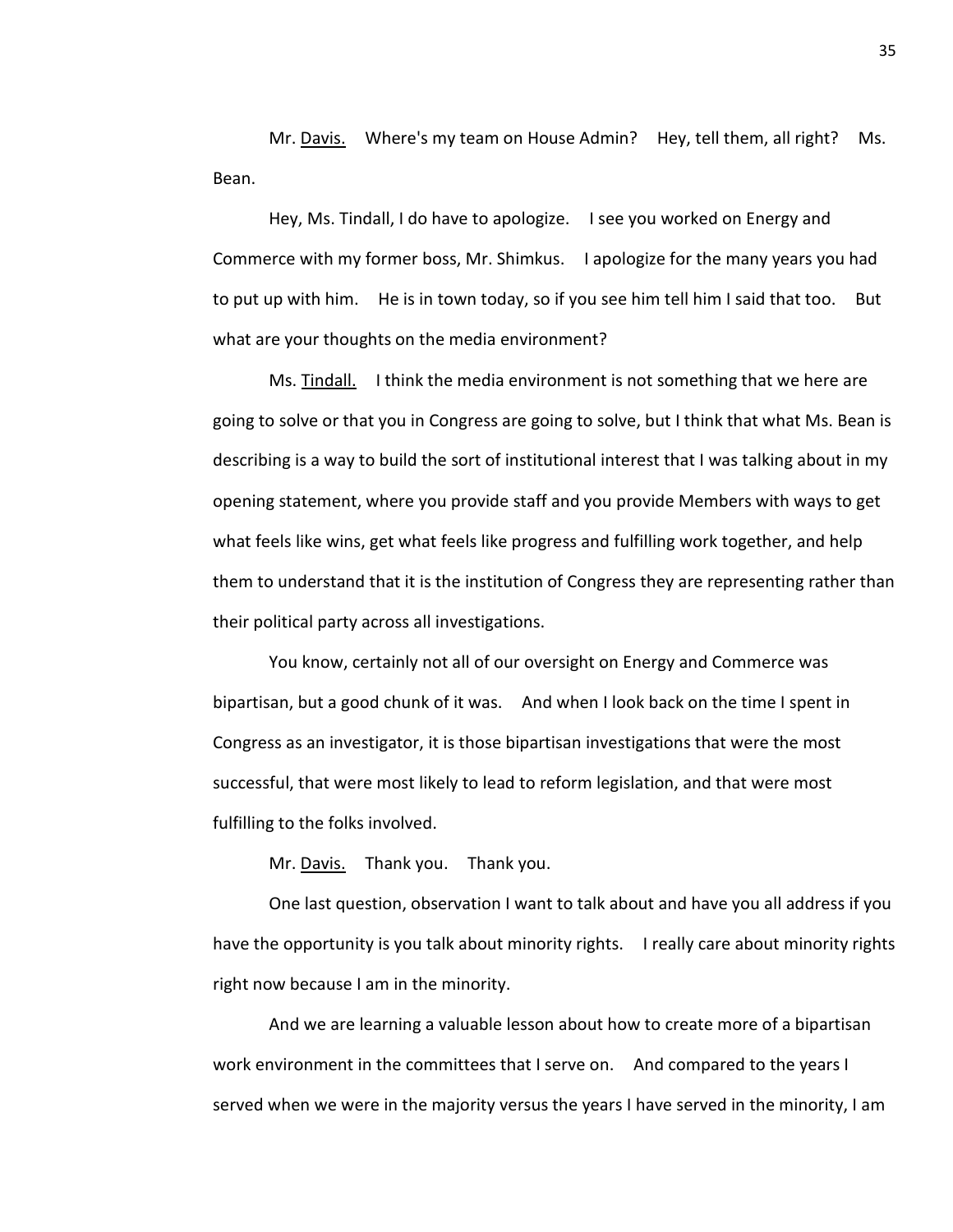learning a lot.

I don't think it is going to be -- but here is the problem I have: We talk about minority rights. We talk about how do we exercise that bipartisan oversight. This place is based on precedents, right? The precedent has been set by this majority to actually not allow Members of the minority to serve on committees that the minority names them to, be it a select committee or be it a committee. That precedent is going to be taken by any new majority too.

How do we stop that? How do we stop -- how do we get back to a point where the minority rights means being able to appoint their own Members to committees, and then focus on bipartisan oversight rather than focusing on politics? We can make that a Staff Academy one too, if you would like.

Ms. Bean. Well, I think as it becomes more and more clear that the majorities can flip back and forth, each side is going to become a lot more interested in minority rights, because one Congress you are in the majority, the very next one you are in the minority.

When I was in the Senate, I was in the majority and minority back and forth over the years. And so, as you say, you start to gain an appreciation for why the minority is important and why you need two vibrant parties working together to solve problems. So I think there is going to be a fix automatically.

When I saw some Republicans write to the Department of Justice saying, we don't like your legal opinion that Federal agencies don't have to respond to committee requests made by ranking minority members, but hallelujah, right, that is true. And that is another reason why Congress itself needs the ability to issue legal opinions on a bipartisan, fact-based way. That is how you are going to tackle that problem.

Mr. Davis. Go ahead, Dr. Chafetz.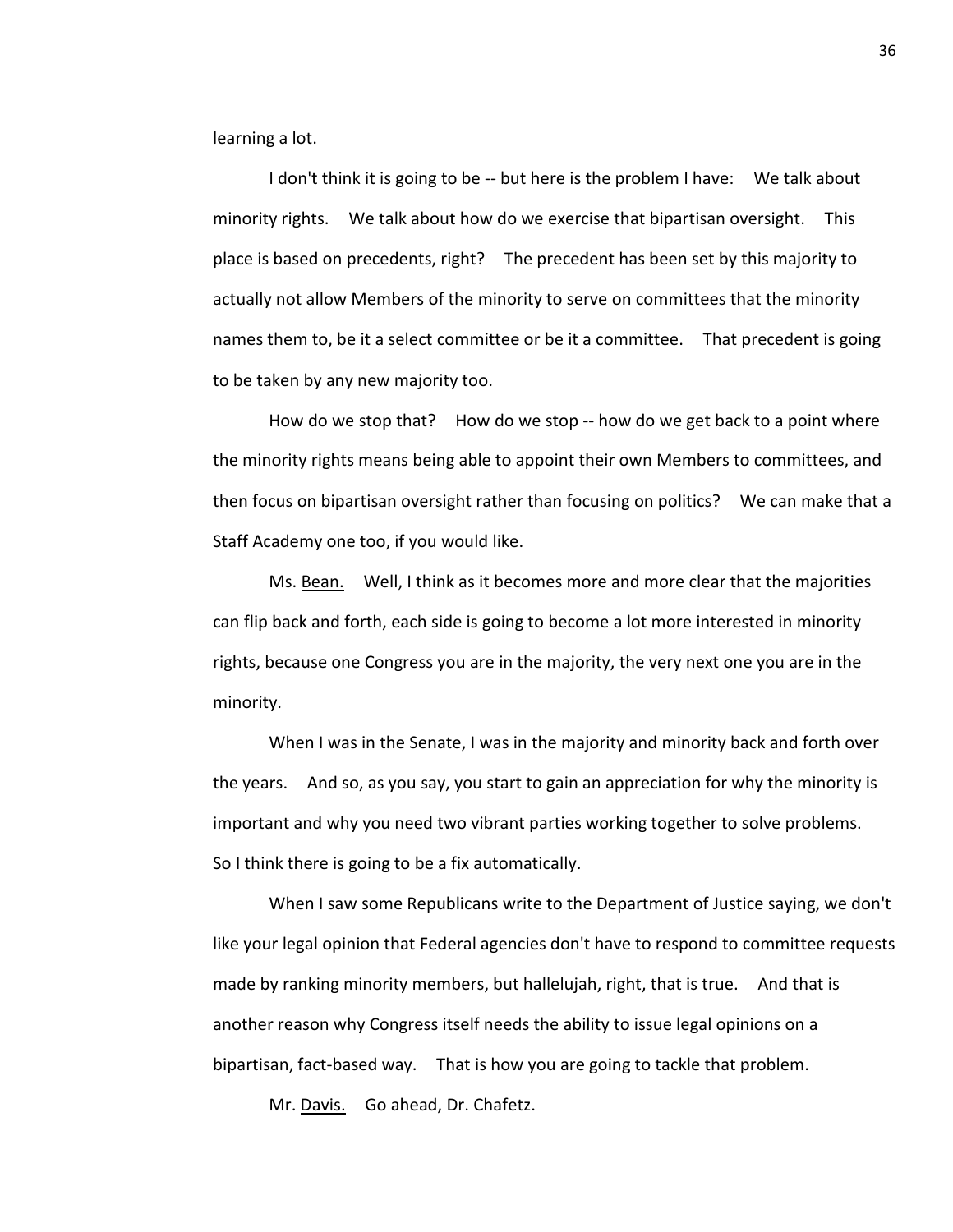Mr. Chafetz. I am not sure I have too much to add on that except that, yes, you know, precedents can be important, but they also are not sort of determinative, right? The ways in which Members get appointed to committees have changed radically over the course of the history of this institution. And I think you can also sort of distinguish perhaps between a general rule that continues to be operative, right, and a few exceptions.

That said, you know, I think, like everyone up here, I would be very dismayed if the sort of general rule were changed to take away significant amounts of power from each party to [inaudible.]

The Chairman. Did you want to pull on one of the threads from Mr. Davis? Okay. Mr. Perlmutter.

Mr. Perlmutter. Thanks. And just to follow up on Rodney's point on the -- he has a legitimate point on the taking somebody off the committee. You really do. But also, your point is being about the executive branch more or less giving you, you know, the thumbing your nose at congressional oversight.

And I am sorry, I missed your initial remarks, but how do we deal with that? I don't care. It could be could be the Biden administration, you know, talking to a Republican majority saying, sorry, we are not showing up. How do you deal with that?

Ms. Bean. I think, as we have all said, there is a number of things. There is not one silver bullet. One thing is you have to have a strong congressional position, bipartisan, bicameral. There is no such thing as executive branch immunity to congressional subpoenas. And then you use that opinion. You have to go to court. You are going to have to get a court decision.

When we have gone to court, there are two district courts that have considered that opinion, and they both said there is no such thing as absolute immunity. But that is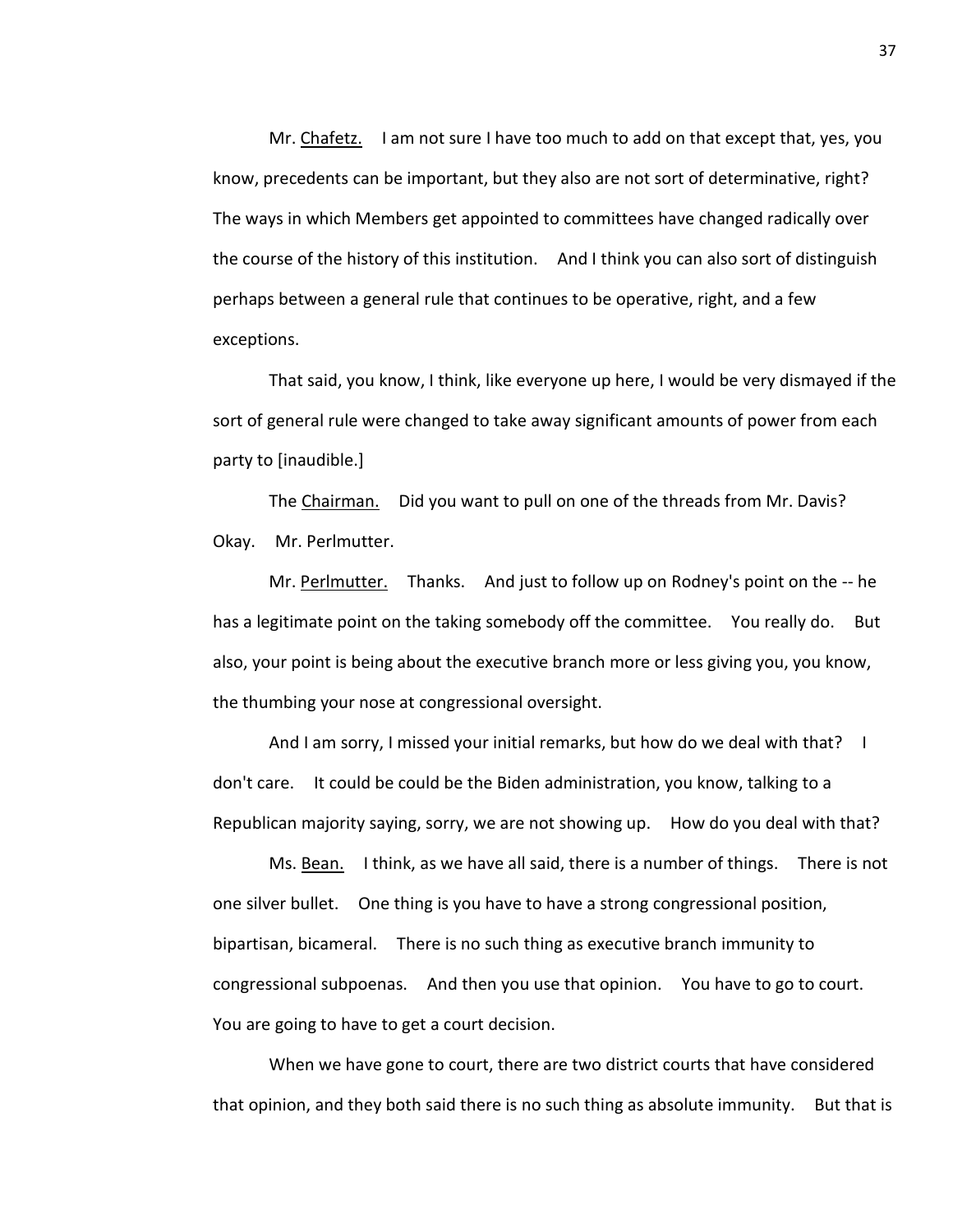only a district court. It hasn't gone up the process yet. So you have to set up a way to get better or quicker, better court consideration of these issues.

We talked about Title IV of the Protect Our Democracy Act that has been developed, with bipartisan input, that has some really terrific provisions that could help address this issue. And I think Anne has also talked about inherent -- why don't I just -- there is another option.

Ms. Tindall. Congress' inherent contempt power has been upheld by the Supreme Court numerous times. I don't think that we need to return to arresting recalcitrant witnesses in order to effectuate it. I think that a system of fines that could bring the administration back to the table, bring the executive branch back to the table could be very effective.

And the idea should be, just as with, you know, our Criminal Code, the system of fines will be most effective if it is never used. You know, the goal isn't to fine executive branch officials. The goal is to create a credible threat that forces them to the table to return to an accommodations process that worked for many, many years, but has since broken down.

Mr. Chafetz. I just have one -- you know, one way to sort of effectuate the fines in a way that it does, to a large extent, sort of keep this out of court, at least at the front end, is that when we are talking about executive branch officials, we are talking about people who are drawing a salary from the Treasury, right? You can set up a system of fines so that they simply don't get paid at all. And I think that is why I wanted to sort of emphasize in my testimony the importance of using the appropriations power, the power of the purse more generally.

One area where I do disagree with Ms. Tindall is on the hope of getting this through the courts in a satisfactory way. I think both the timing, even on expedited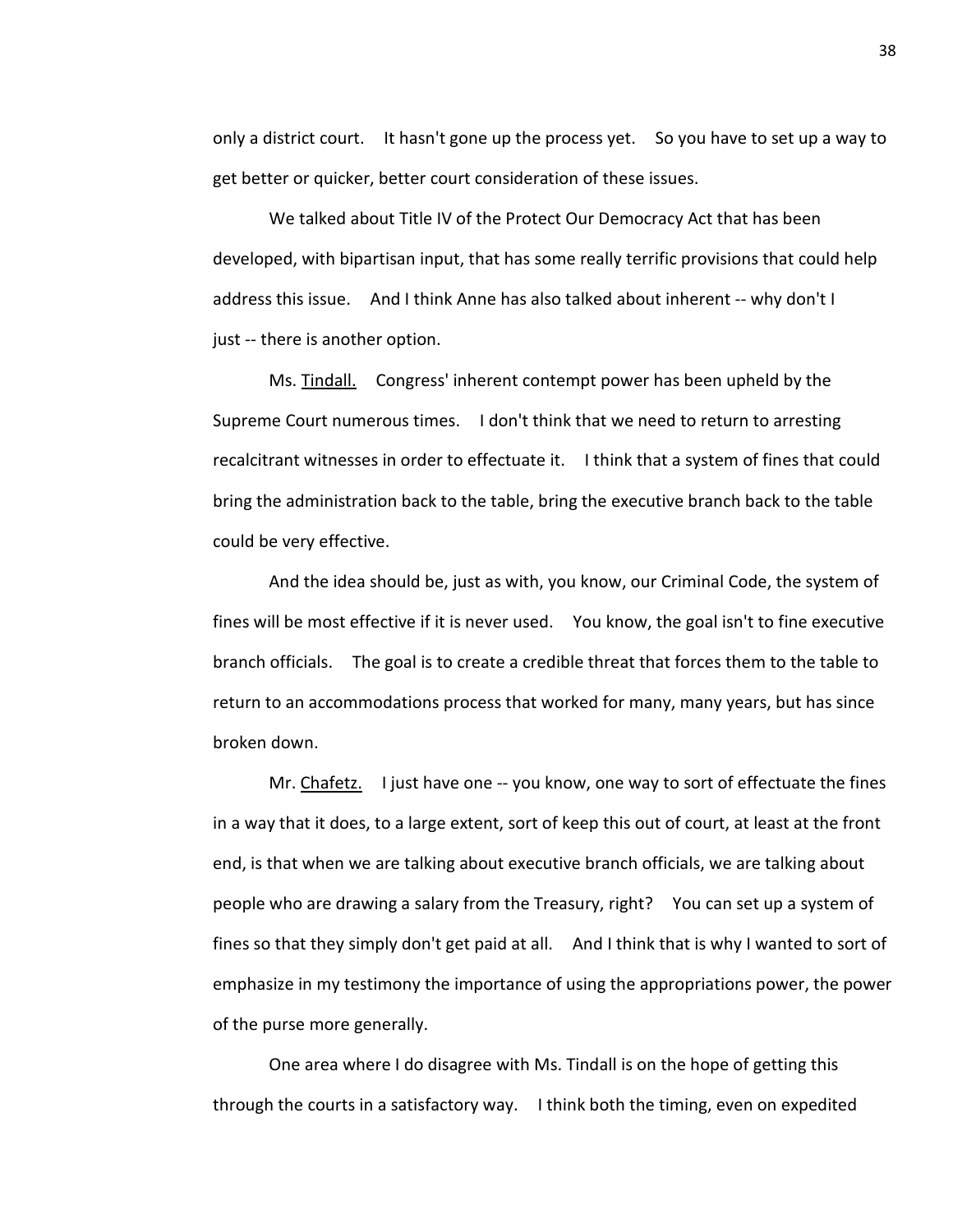procedures, of trying to get these things through the court --

Mr. Perlmutter. It is a rope-a-dope.

Mr. Chafetz. And, frankly, the Federal judiciary has been hostile to Congress for decades. It has been hostile to any kind of assertion of congressional power. You see this as early as the Senate Select Committee case in Watergate. You see it in the Mazars opinion just last year. The Federal judiciary -- the Federal judiciary is pro executive and anti-Congress and it has been for decades, and I think putting Congress' hopes in them is largely [inaudible.]

Mr. Perlmutter. Just one more question, if I could.

So, Dr. Chafetz, you say, well, the citizenry is polarized; therefore, we should be polarized. It is a very fatalistic kind of conclusion. And, I mean, Abraham Lincoln talked about knowing where people are. You can't just say, you know, we really need to get there tomorrow and even though they are way over here. You have got to recognize where they are and lead as you can to a point that is positive, I guess.

And I think what we are trying to do on this committee in these kinds of conversations is to be leaders towards back -- towards the civility, towards the collegiality, towards, you know, coming up with solutions as opposed to arguments and fights.

So, I mean, that is just how I kind of felt by your remarks. And you are right, we are polarized as a Nation. It is more than I have ever seen. But we have a responsibility not to be appeasers, but to be leaders in trying to work together.

We had a funny experience yesterday, Mr. Timmons and I, in the Financial Services Committee, where it had been a completely bipartisan committee. I mean, you couldn't tell whose witness was what. It was on cybersecurity, which is a common concern of all of us. And it was funny, because most of us understood, you know, we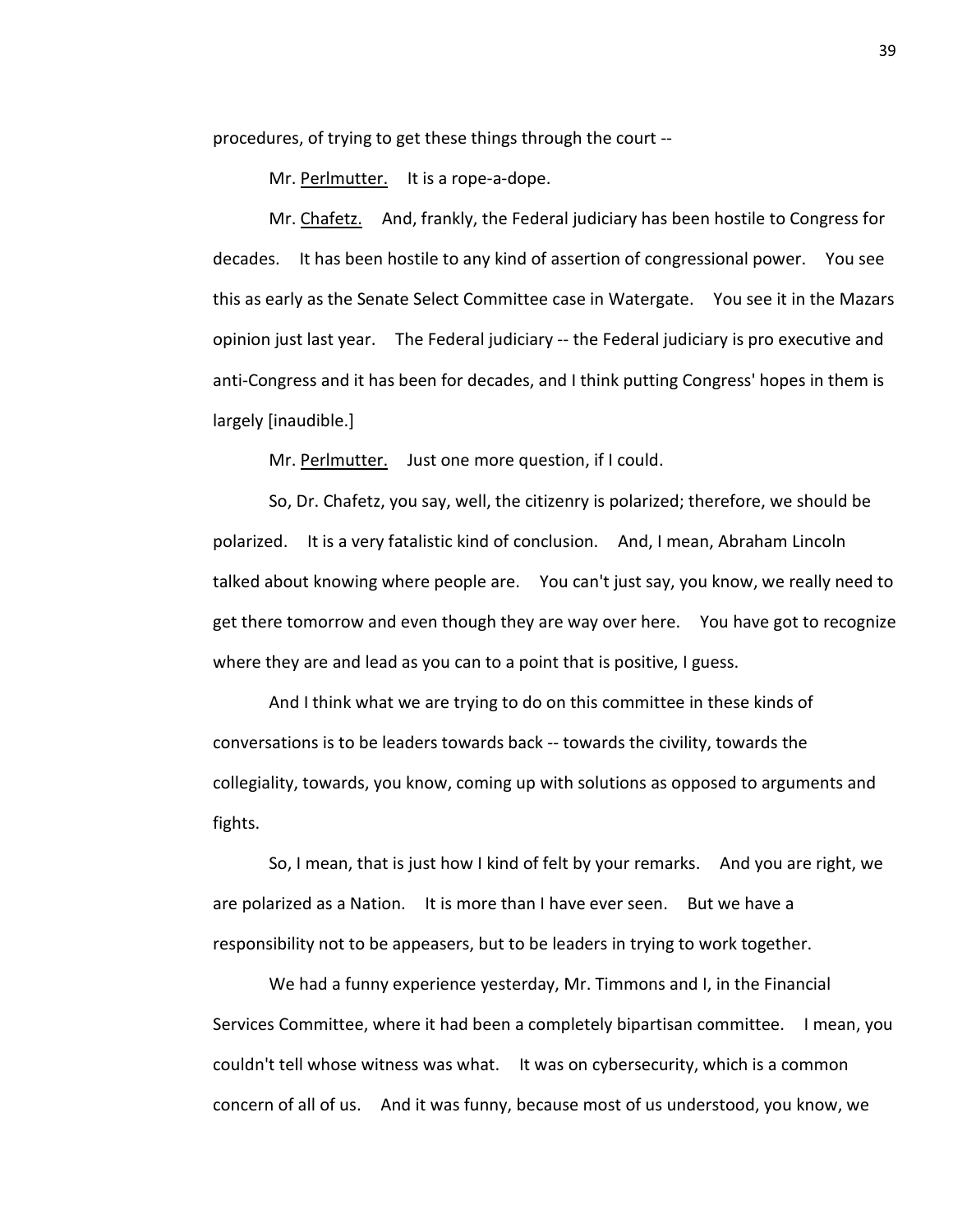were just trying to get to the elements of the cybersecurity, but the memo didn't quite get to everybody on either side.

So the last couple guys who were asking questions, it was like right out of the message machine, both sides. We turned to each other and said, essentially, I guess they didn't get the memo that this really is a bipartisan committee hearing. I mean, we are so told to stay on message, and that message is a very combative one.

Ms. Tindall. If I could just make one comment on that, Senator Levin did bipartisan oversight for his entire 36 years. And when he was on the Permanent Subcommittee on Investigations, he started off with Susan Collins, had a very bipartisan relationship. Everybody said, well, that is Susan Collins. Then we had Tom Coburn come on our subcommittee, and they all said, you are never going to be able to work with him. They had a wonderful working relationship.

And that is really the good news about oversight is that two Members, the ranking and the chair, can get together. And it doesn't matter what anybody else is saying or doing, they can choose to work together. They can order their staffs to work together. And when that happens in good faith, you find out the facts. Once you find out the facts, you might find out solutions that are acceptable to both sides.

So oversight is an area where bipartisanship really can work, because you just close the doors on what everybody else is doing and have your staffs work together to find out the facts. And that is why this hearing to me is so important.

Mr. Timmons. Can I jump in there real quick? Theoretically, Congress could pass a law that said that if the ranking member and chairman of the Oversight Committee issued a subpoena to a Federal employee and that Federal employee refused to comply, they would be denied compensation until they complied. Could that happen?

Ms. Tindall. I think that would just go to the courts. Whenever you have all of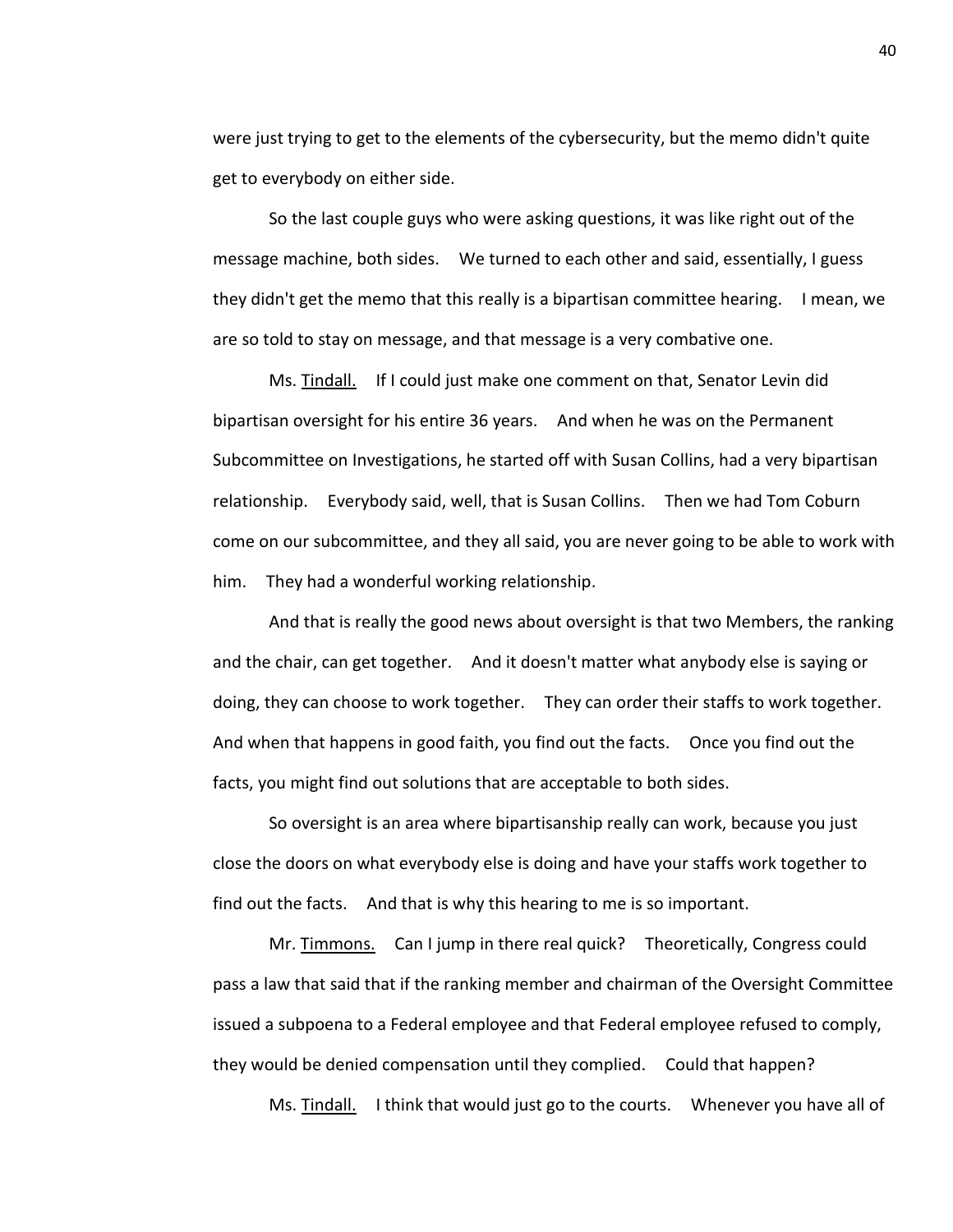these things about imposing fines or stopping appropriations --

Mr. Timmons. You could bar them from Federal property. I mean --

Ms. Tindall. You know, but what would the courts do? And would the courts say -- and I don't think they have been uniformly hostile to Congress. When you look at a number of the decisions over the years, they have been very supportive of Congress.

So I think that is why it is -- you don't know what the courts are going to do or what a particular judge is going to do. So I don't know how they would analyze that, if they would say a blanket, you know, whenever you don't comply with a subpoena even if that subpoena is improper in some way.

Mr. Timmons. You can create a 30-day window with an expedited appeals process.

Ms. Tindall. You know, there are all kinds of ideas like that. I know Josh wants  $to --$ 

The Chairman. But again, I mean, what does that look like? Ms. Tindall, can you say a bit about what an expedited judicial consideration would look like, and how do we legislate that?

Mr. Chafetz. I just wanted to come in on the initial proposal, because I think, you know, one thing that it would accomplish -- you are right, it would wind up in court, because anyone can sue about anything and it can always wind up in court.

But the thing is, you are flipping sort of whose ox is being gored while the process is going on. Right now, the House issues a subpoena. The subpoena gets defied. Then the House sues. Then the case takes 6 or 8 years. And then by the time it is resolved, however it is resolved, everybody has forgotten about it.

If you do something like withholding salary, then, yeah, so the person whose salary has been withheld is going to sue. And while they are suing, their salary is being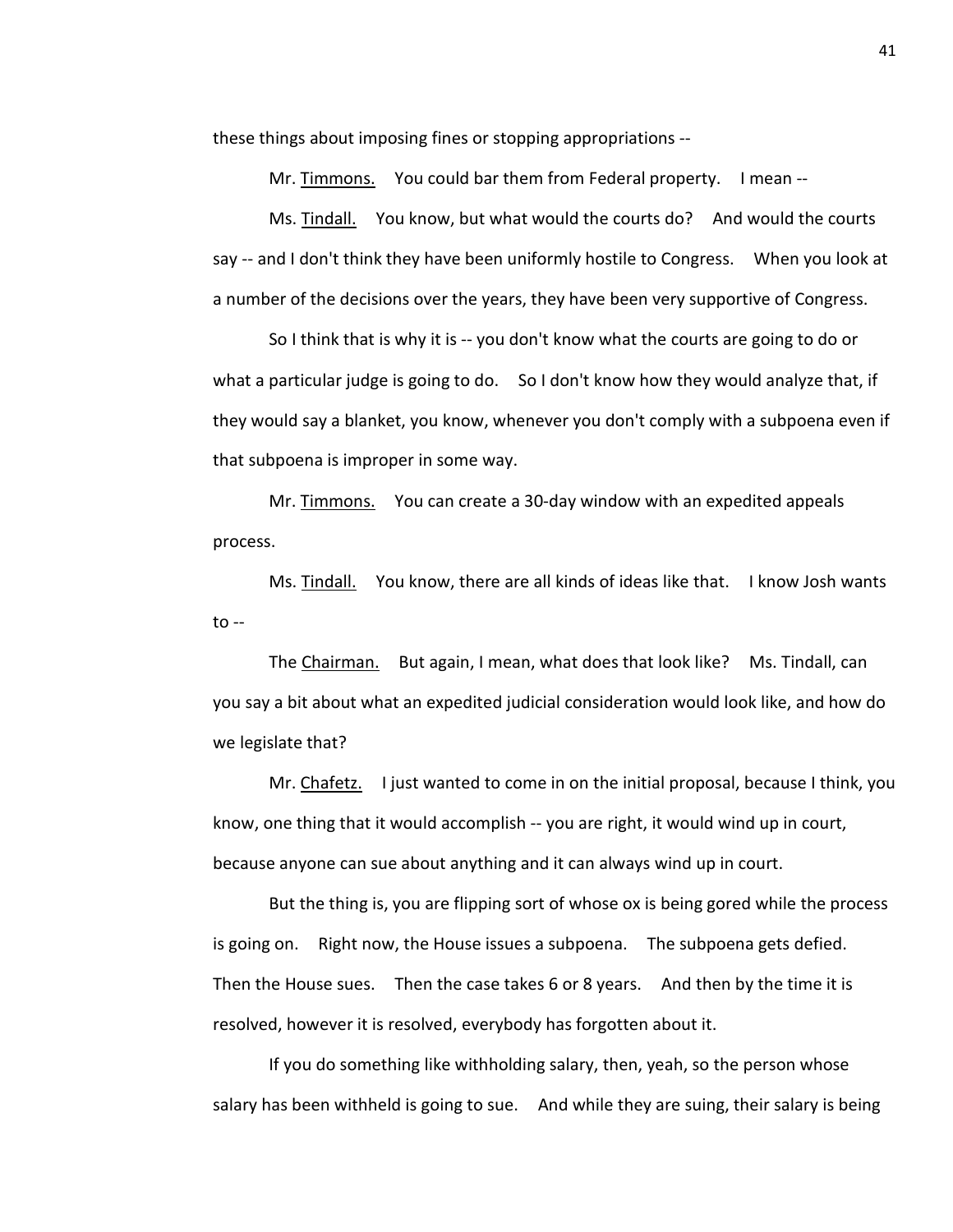withheld. That is an incentive for them to cooperate, and I think that would be [inaudible.]

Mr. Timmons. You could also facilitate an expedited appeals process without taking 6 to 8 years. I mean, you could say, when a congressional subpoena is denied, it takes priority over the docket.

Ms. Bean. So, just so you know, that that is -- how can you legislate that? That is exactly what they have done. They have said that you have to expedite any time there is a congressional subpoena involved. And very cleverly, they also required the Supreme Court and the Judicial Conference to write rules for their courts to follow so that that expedition happens.

Because I think that is very critical. If you don't have rules that are in place, I think it wouldn't happen. That is something new that hasn't been suggested before. As Josh has said, there are all kinds of -- you know, courts kind of ignore the rules sometimes. You are never going to have a perfect system, but there are ways to make it better than it is right now.

Mr. Timmons. Yeah, but do we give the Supreme Court original jurisdiction or remove an appellate process?

Ms. Bean. Well, actually, in the bill what they do is they say, you can request a three-judge district court and then go straight from there to the Supreme Court. So you would skip an entire appellate level, which would save you a year or two. So that is one of the proposals.

Mr. Chafetz. And that is modelled on things like there are certain election law controversies that go straight to a three-judge panel with an appeal to the Supreme Court. You couldn't give the Supreme Court original jurisdiction, at least if we think Marbury v. Madison was rightly decided. It says you can't expand the Supreme Court's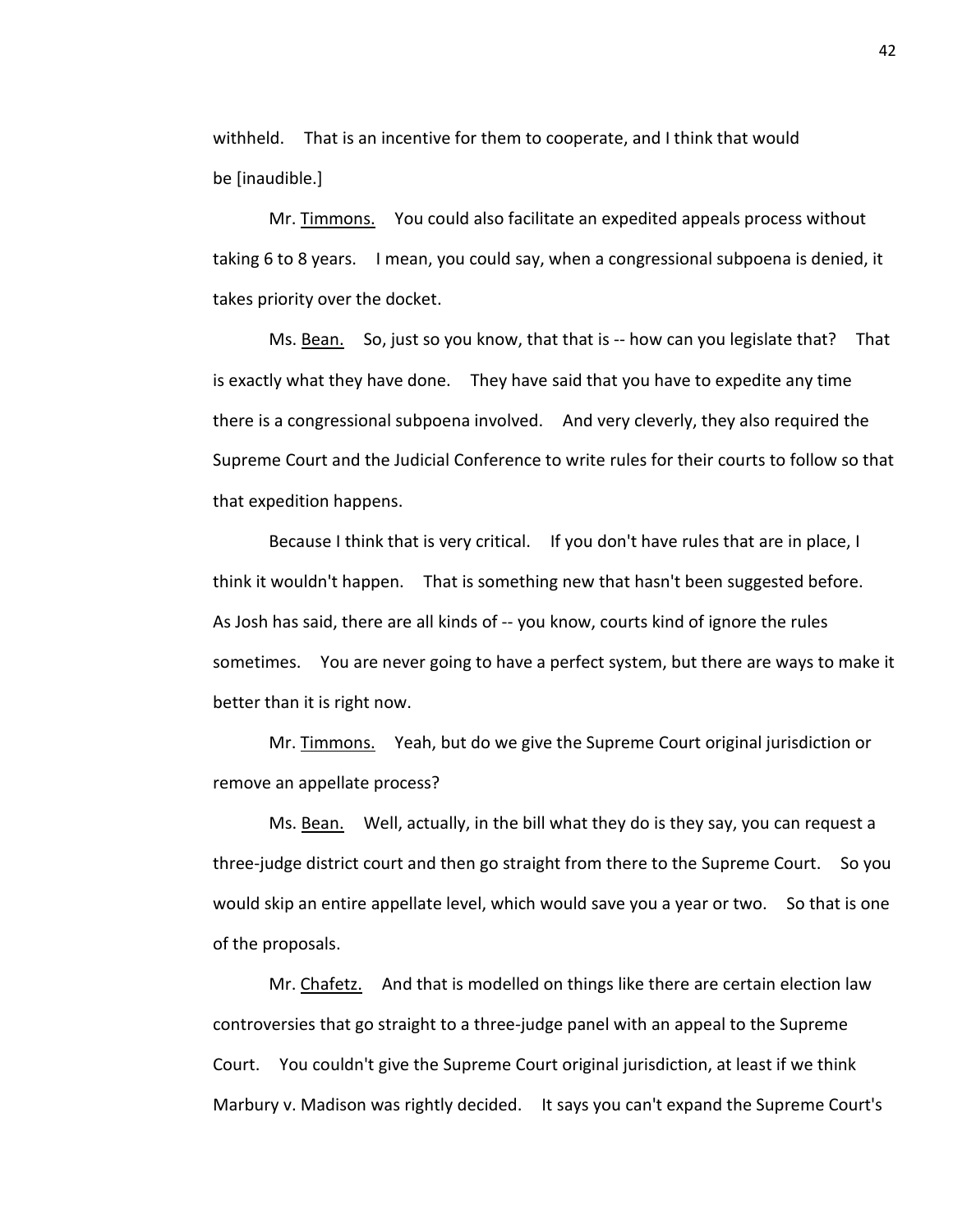original jurisdiction.

But there would be ways to tell the courts to expedite these cases. The question is just what the courts would do with those. The courts have shown such an incentive or such an interest in slow-walking these cases when they don't have to that I am skeptical that you could write a statute that would actually force the courts to decide these things on a really tight timeframe, right, because Congresses only last 2 years.

Mr. Perlmutter. Withhold their pay too. Can I just ask a basic question? The Chairman. Yes, go ahead.

Mr. Perlmutter. I mean, how we in the legislative branch say to the executive branch, so if somebody in Health and Human Services isn't showing up, do we write a letter to Secretary Becerra and say, you have got to withhold that person's pay, that salary?

We are already at odds with the executive branch. He says, I don't have to follow that. Well, then we are going to withhold all of the money to go to Health and Human Services. Is that how you see this working?

Mr. Chafetz. Well, there is a point at which, you know, if the executive branch simply -- I mean, you know, the Constitution says that no money can be expended from the Treasury except in consequence of appropriations authorized by law.

If the executive branch is willing to ignore that -- and there have been times that it has ignored that -- then we are sort of at a moment where, you know, law has basically run out, right? We are at a moment where the executive branch has just announced that it is willing to behave lawlessly. We are borderline at a moment where there has been a coup.

And I know that is sort of strong language, but I would say that, you know, the power of the purse has been understood from the earliest days as the bedrock of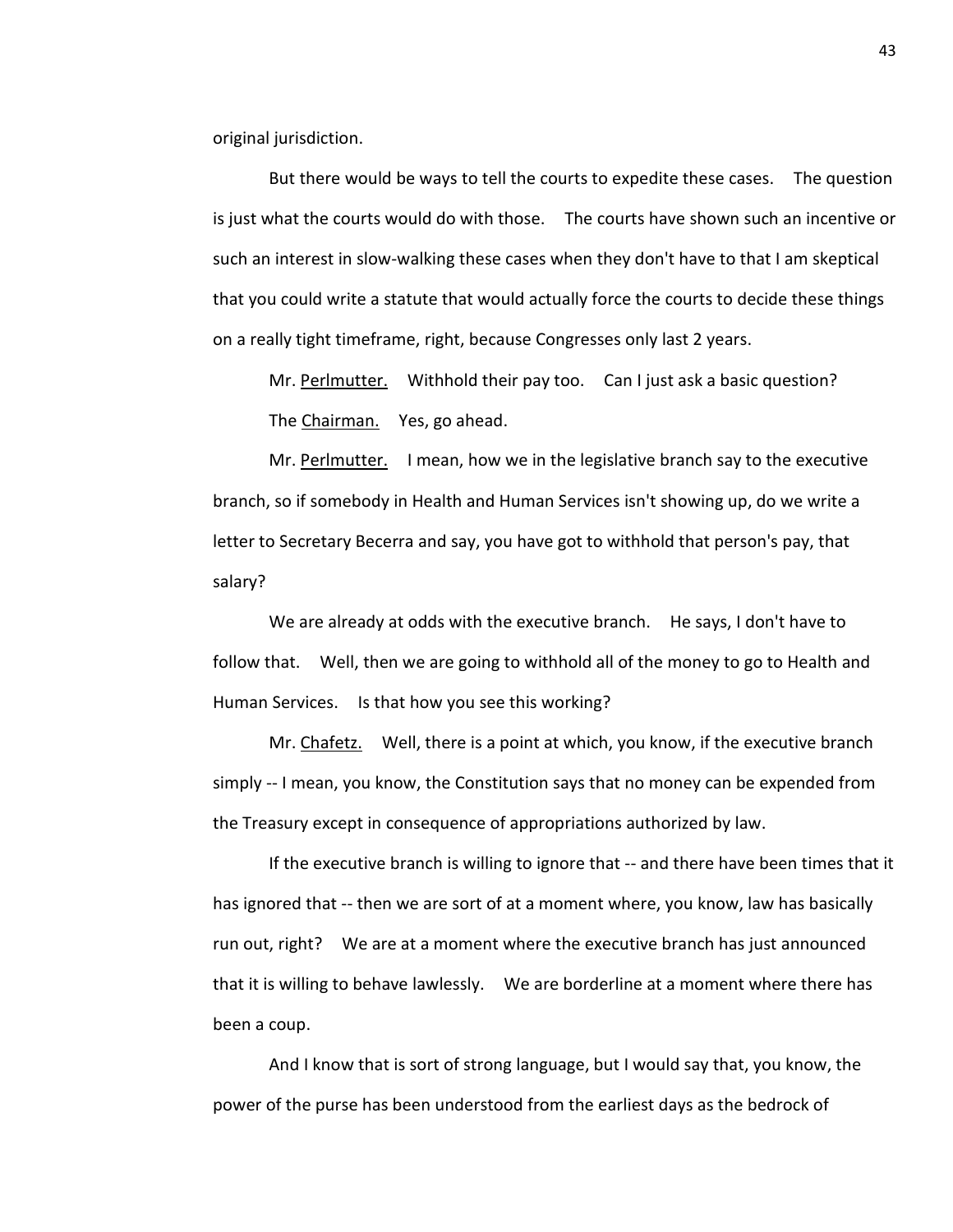congressional power. Whatever else it needs to accomplish, it can accomplish that, in part, by using its power of the purse.

And if you have a Treasury that is willing to disburse money when those disbursals haven't been authorized by law or are contrary to an Appropriations Rider, which are exactly the same thing, then you have a situation in which our constitutional order has fundamentally broken down.

Mr. Timmons. [Presiding.] Any final thoughts?

Ms. Tindall. I just wanted to draw out what Professor Chafetz is saying here a little bit and respond to Representative Perlmutter. You are right that we have a challenge in the executive branch following through here.

And, Mr. Timmons, you are right that we have a challenge in effecting the sort of penalties you were discussing, such as, you know, barring someone from Federal property or deducting their salary, because these things depend on the executive branch.

And so I want to point you back to the inherent contempt power, where you could establish a system of fines and a means of executing them through a House resolution. You do not have to depend on the executive and you could enforce it yourselves. And that may be the way that you have to go.

Ms. Bean. I would just like to say there is a whole menu of things that can be done, large and small, in the testimony that we have given you.

I think this idea of sending a letter to GAO to talk about options and recommendations for setting up a system for Congress to actually make up its mind in a bipartisan, bicameral way about certain legal principles is a really important part of that changing norms, deciding how Congress wants to operate. So I recommend doing that.

Mr. Chafetz. Nothing in particular.

Mr. Timmons. We are going to close it out. I would like to thank our witnesses